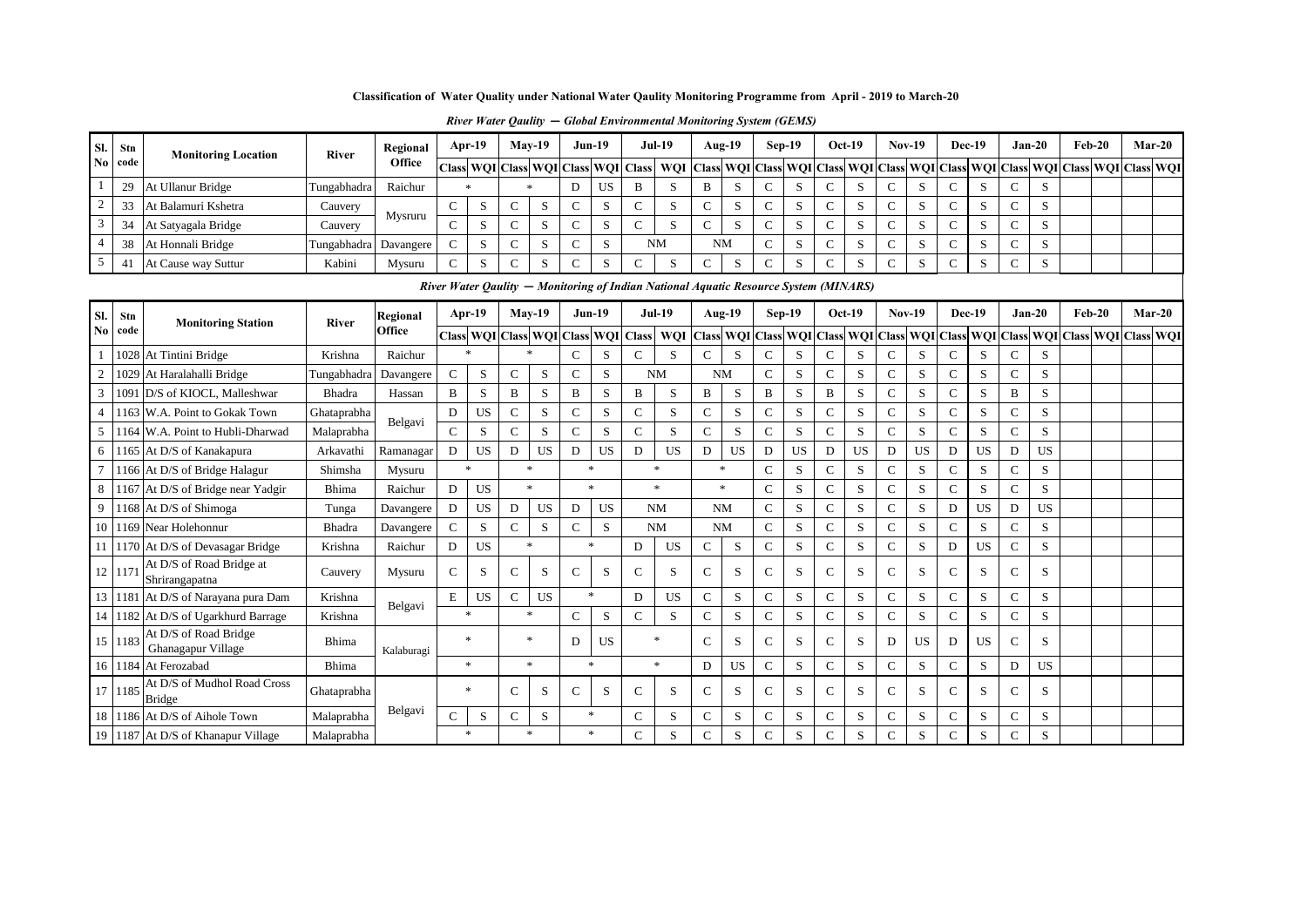|  |  |  | Classification of Water Quality under National Water Qaulity Monitoring Programme from April - 2019 to March-20 |  |  |
|--|--|--|-----------------------------------------------------------------------------------------------------------------|--|--|
|  |  |  |                                                                                                                 |  |  |

| Sl.                    | Stn      | <b>Monitoring Station</b>                                                  | <b>River</b>       | Regional   |               | $Apr-19$         |                 | <b>May-19</b> | $Jun-19$      |                  |               | <b>Jul-19</b> |               | Aug-19                                                  |               | Sep-19       | $Oct-19$            |           | <b>Nov-19</b> |           | <b>Dec-19</b> |           |               | $Jan-20$                | $Feb-20$ | $Mar-20$ |  |
|------------------------|----------|----------------------------------------------------------------------------|--------------------|------------|---------------|------------------|-----------------|---------------|---------------|------------------|---------------|---------------|---------------|---------------------------------------------------------|---------------|--------------|---------------------|-----------|---------------|-----------|---------------|-----------|---------------|-------------------------|----------|----------|--|
| $\mathbf{N}\mathbf{0}$ | code     |                                                                            |                    | Office     |               | <b>Class WQI</b> | Class WQI Class |               |               | <b>WQI</b> Class |               | WQI           |               | Class WQI Class WQI Class WQI Class WQI Class WQI Class |               |              |                     |           |               |           |               |           |               | WQI Class WQI Class WQI |          |          |  |
|                        |          | 20 1195 At Kushalnagar                                                     | Cauvery            |            | B             | S                | B               | S             | B             | S                | B             | S             | B             | S                                                       | B             | S            | B                   | S         | B             | S         | B             | S         | B             | S                       |          |          |  |
|                        |          | 21 1196 D/S of Hunsur Town                                                 | Lakshman<br>Tirtha | Mysuru     |               | *                | $\ast$          |               | $\ast$        |                  |               | $\ast$        | $\mathcal{C}$ | S                                                       | $\mathcal{C}$ | S            | D                   | <b>US</b> | $\mathcal{C}$ | S         | $\mathcal{C}$ | S         | $\mathbf C$   | S                       |          |          |  |
| 22                     |          | 1197 At Saragur Village                                                    | Kabini             |            | $\mathbf C$   | S                | $\mathbf C$     | S             | $\mathbf{C}$  | S                | $\mathbf C$   | S             | $\mathcal{C}$ | ${\bf S}$                                               | $\mathbf C$   | S            | ${\bf C}$           | S         | $\mathbf{C}$  | S         | $\mathbf{C}$  | S         | $\mathbf C$   | S                       |          |          |  |
| 23                     |          | 1198 at Napoklu Bridge                                                     | Cauvery            |            | B             | S                | B               | S             | $\, {\bf B}$  | S                | B             | S             | $\, {\bf B}$  | S                                                       | B             | S            | B                   | S         | $\mathbf B$   | S         | B             | S         | $\, {\bf B}$  | S                       |          |          |  |
| 24                     |          | 1199 At D/S of Holenarasipura Town                                         | Hemavathi          | Hassan     | $\mathbf C$   | S                | $\mathbf C$     | S             | $\mathbf C$   | S                | $\mathbf C$   | S             | $\mathbf C$   | S                                                       | $\mathbf C$   | S            | $\mathbf C$         | S         | $\mathbf C$   | S         | $\mathbf C$   | S         | $\mathbf C$   | S                       |          |          |  |
| 25                     |          | 1200 Near Yediyur on NH-47                                                 | Shimsha            | Tumakuru   | D             | <b>US</b>        | D               | <b>US</b>     | D             | <b>US</b>        | D             | <b>US</b>     | D             | <b>US</b>                                               | $\mathbf C$   | S            | D                   | <b>US</b> | $\mathbf{C}$  | S         | D             | <b>US</b> | D             | <b>US</b>               |          |          |  |
| 26                     |          | 1386 D/S of Karekura Village                                               | Cauvery            | Mysuru     | $\mathbf C$   | S                | $\mathbf C$     | S             | $\mathcal{C}$ | S                | $\mathbf C$   | S             | $\mathcal{C}$ | S                                                       | $\mathbf C$   | S            | $\mathcal{C}$       | S         | $\mathcal{C}$ | S         | $\mathsf{C}$  | S         | $\mathbf C$   | S                       |          |          |  |
| 27                     |          | 1387 D/S of Bhadravathi City                                               | Bhadra             | Davangere  | D             | <b>US</b>        | D               | <b>US</b>     | D             | <b>US</b>        |               | <b>NM</b>     | <b>NM</b>     |                                                         | D             | <b>US</b>    | D                   | <b>US</b> | D             | <b>US</b> | D             | <b>US</b> | D             | <b>US</b>               |          |          |  |
|                        | 28 1444  | At D/S of West Coast Paper<br>Mills                                        | Kali               | Dharwad    | $\mathcal{C}$ | S                | $\mathcal{C}$   | S             | $\mathcal{C}$ | S                | C             | S             | $\mathcal{C}$ | S                                                       | $\mathcal{C}$ | S            | $\mathcal{C}$       | S         | $\mathcal{C}$ | S         | $\mathcal{C}$ | S         | $\mathcal{C}$ | S                       |          |          |  |
|                        | 29 1445  | Kabini, W.A. Point at KIADB,<br>Nanjangud                                  | Kabini             | Mysuru     | $\mathcal{C}$ | S                | $\mathbf C$     | S             | $\mathcal{C}$ | S                | $\mathcal{C}$ | S             | $\mathcal{C}$ | S                                                       | $\mathbf C$   | S            | $\mathcal{C}$       | S         | $\mathbf{C}$  | S         | $\mathcal{C}$ | S         | $\mathbf C$   | S                       |          |          |  |
|                        |          | 30 1446 Hebbala Valley near Mandya                                         | Hebbala            |            |               | $\ast$           |                 | $\ast$        |               | $\ast$           | E             | <b>US</b>     |               | $\ast$                                                  | D             | <b>US</b>    | D                   | <b>US</b> | D             | <b>US</b> | D             | <b>US</b> | D             | <b>US</b>               |          |          |  |
|                        |          | Bhima River Confluence of<br>31 1888 Jewagri Town Sewage Disposal<br>Point | Bhima              | Kalaburagi |               | $\ast$           |                 | $\ast$        | $\ast$        |                  |               | $\ast$        | D             | <b>US</b>                                               | $\mathsf{C}$  | S            | $\mathcal{C}$       | S         | $\mathcal{C}$ | S         | D             | <b>US</b> | $\mathbf C$   | S                       |          |          |  |
|                        | 32 1889  | Ankali Bridge Along<br>Chikkodi Kagwad Road                                | Krishna            | Belgavi    |               | $\ast$           |                 | $\mathbf{x}$  | $\mathbf{C}$  | S                | C             | S             | $\mathcal{C}$ | S                                                       | $\mathcal{C}$ | S            | $\mathcal{C}$       | S         | $\mathcal{C}$ | S         | $\mathcal{C}$ | S         | $\mathcal{C}$ | S                       |          |          |  |
|                        | 33   189 | Manjra at D/S in Intake<br>point to Bidar City                             | Manjra             | Bidar      |               | $\ast$           |                 | $\mathbf{x}$  | $\ast$        |                  |               |               |               | $\ast$                                                  |               | $\mathbf{x}$ | $\boldsymbol{\ast}$ |           | $\mathbf{x}$  |           |               | $\ast$    |               | $\ast$                  |          |          |  |
|                        |          | Netravathi U/S of Dharma Stala<br>34 1892 at Water Supply<br>Intake point  | Netravathi         | Mangaluru  | B             | S                | B               | S             | B             | S                | B             | S             | B             | S                                                       | B             | S            | B                   | S         | B             | S         | B             | S         | B             | S                       |          |          |  |
|                        | 35 1893  | Yagachi River Near Pumping<br><b>Stations Hassan City</b>                  | Yagachi            | Hassan     | $\mathcal{C}$ | S                | $\mathbf C$     | S             | $\mathcal{C}$ | S                | $\mathcal{C}$ | S             | $\mathcal{C}$ | S                                                       | $\mathcal{C}$ | S            | $\mathcal{C}$       | S         | $\mathcal{C}$ | S         | $\mathcal{C}$ | S         | $\mathbf C$   | S                       |          |          |  |
|                        |          | U/S Uppinagady Town Before<br>36 1894 Confluence with<br>river Nethravathi | Kumara<br>Dhara    | Mangaluru  | B             | S                | B               | S             | B             | S                | B             | S             | B             | S                                                       | B             | S            | B                   | S         | B             | S         | $\mathbf C$   | S         | $\mathbf C$   | S                       |          |          |  |
|                        | 37 1895  | Kagina D/S of Sewage<br>disposal point                                     | Kagina             | Kalaburagi |               | $\ast$           |                 | $\ast$        | $\ast$        |                  |               | $\ast$        | $\mathcal{C}$ | S                                                       | $\mathcal{C}$ | S            | $\mathcal{C}$       | S         | $\mathcal{C}$ | S         | $\mathcal{C}$ | S         | $\mathbf C$   | S                       |          |          |  |
|                        | 38 1896  | Confluence point of Tunga and<br>Bhadra at Kudli                           | Tunga-<br>Bhadra   | Davangere  | $\mathcal{C}$ | S                | C               | S             | C             | S                |               | <b>NM</b>     | <b>NM</b>     |                                                         | $\mathcal{C}$ | S            | $\mathcal{C}$       | S         | $\mathcal{C}$ | S         | C             | S         | $\mathcal{C}$ | S                       |          |          |  |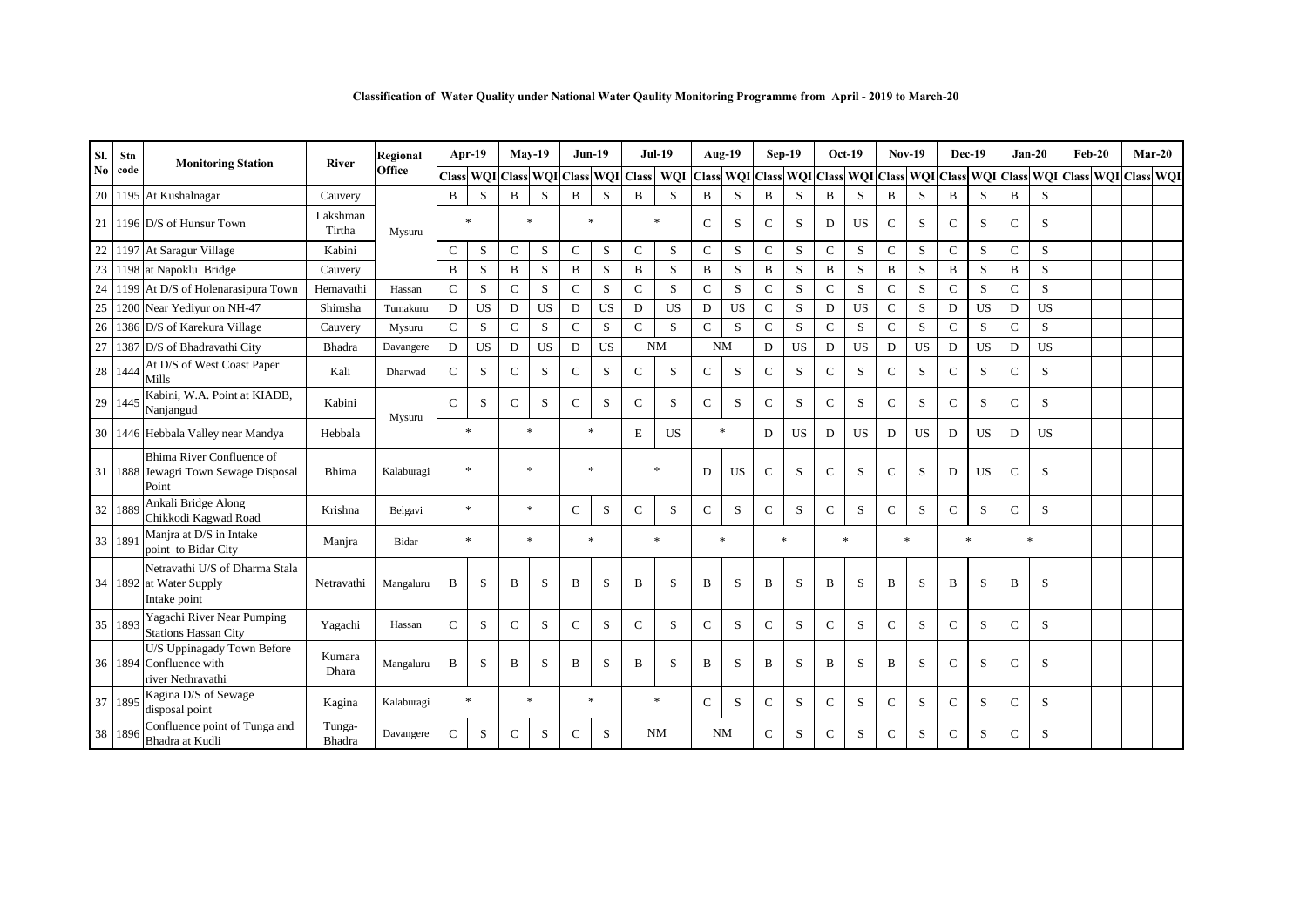**Classification of Water Quality under National Water Qaulity Monitoring Programme from April - 2019 to March-20**

| SI. | Stn     | <b>Monitoring Station</b>                                          | <b>River</b>       | Regional   |               | Apr-19      |              | $Mav-19$  | <b>Jun-19</b> |             |                                     | <b>Jul-19</b> |               | Aug-19 |               | $Sep-19$    | $Oct-19$      |           | $Nov-19$       |                                                   | <b>Dec-19</b> |           | $Jan-20$      |           | $Feb-20$                | $Mar-20$ |  |
|-----|---------|--------------------------------------------------------------------|--------------------|------------|---------------|-------------|--------------|-----------|---------------|-------------|-------------------------------------|---------------|---------------|--------|---------------|-------------|---------------|-----------|----------------|---------------------------------------------------|---------------|-----------|---------------|-----------|-------------------------|----------|--|
| No  | code    |                                                                    |                    | Office     |               |             |              |           |               |             | Class WQI Class WQI Class WQI Class | WQI           |               |        |               |             |               |           |                | Class WQI Class WQI Class WQI Class WQI Class WQI |               |           | <b>Class</b>  |           | WQI Class WQI Class WQI |          |  |
| 39  |         | 2763 Asangi Village                                                | Asangi nalla       | Belgavi    | $\mathsf{C}$  | S           | $\ast$       |           |               |             | $\mathcal{C}$                       | S             | $\mathbf C$   | S      | C             | S           | C             | S         | $\mathbf C$    | S                                                 | $\mathbf C$   | S         | $\mathcal{C}$ | S         |                         |          |  |
| 40  |         | 2764 At Badami Bridge                                              | Malaprabha         |            | $\mathbf C$   | S           |              | $\ast$    | $\mathbf C$   | $\mathbf S$ | $\mathcal{C}$                       | S             | $\mathcal{C}$ | S      | $\mathsf{C}$  | $\mathbf S$ | $\mathbf C$   | S         | $\mathcal{C}$  | S                                                 | $\mathbf C$   | S         | $\mathbf C$   | S         |                         |          |  |
| 41  |         | 2765 U/S of MPM                                                    | Bhadra             |            | $\mathbf C$   | S           | $\mathbf C$  | S         | $\mathbf C$   | S           |                                     | <b>NM</b>     | <b>NM</b>     |        | $\mathsf{C}$  | S           | $\mathbf C$   | S         | $\overline{C}$ | S                                                 | $\mathbf{C}$  | S         | $\mathbf C$   | S         |                         |          |  |
| 42  |         | 2766 At New Bridge                                                 | Tungabhadra        |            | C             | S           | $\mathbf C$  | S         | $\mathbf C$   | S           |                                     | <b>NM</b>     | <b>NM</b>     |        | $\mathbf C$   | S           | $\mathbf C$   | S         | $\mathbf C$    | S                                                 | $\mathbf C$   | S         | $\mathbf C$   | S         |                         |          |  |
| 43  |         | 2767 U/S of HPF Old Bridge                                         | Tungabhadra        |            | $\mathbf C$   | S           | $\mathsf{C}$ | S         | $\mathbf C$   | S           |                                     | <b>NM</b>     | <b>NM</b>     |        | $\mathsf{C}$  | S           | D             | <b>US</b> | D              | <b>US</b>                                         | C             | S         | $\mathbf C$   | S         |                         |          |  |
| 44  |         | $2768$ D/S of HPF                                                  | Tungabhadra        | Davangere  | D             | <b>US</b>   | D            | <b>US</b> | D             | US          |                                     | <b>NM</b>     | <b>NM</b>     |        | $\mathbf C$   | S           | $\mathbf C$   | S         | $\mathbf C$    | S                                                 | D             | <b>US</b> | D             | <b>US</b> |                         |          |  |
| 45  |         | 2769 At Jack Well Point                                            | Tungabhadra        |            | C             | S           | $\mathbf C$  | S         | $\mathbf C$   | S           |                                     | <b>NM</b>     | <b>NM</b>     |        | $\mathbf C$   | S           | $\mathbf C$   | S         | $\mathbf C$    | S                                                 | $\mathbf C$   | S         | $\mathbf C$   | S         |                         |          |  |
|     |         | 46 2770 At Harihar Water Supply Intake                             | Tungabhadra        |            | D             | US.         | D            | <b>US</b> | D             | <b>US</b>   |                                     | <b>NM</b>     | NM            |        | $\mathcal{C}$ | S           | $\mathcal{C}$ | S         | $\mathbf C$    | S                                                 | D             | <b>US</b> | D             | <b>US</b> |                         |          |  |
| 47  |         | 2771 U/S of KIOCL                                                  | Bhadra             | Hassan     | B             | S           | B            | S         | B             | S           | B                                   | S             | B             | S      | B             | S           | B             | S         | B              | S                                                 | B             | S         | B             | S         |                         |          |  |
|     |         | 48 2772 D/S of Kattemalavadi                                       | Lakshman<br>Tirtha | Mysuru     |               | $\ast$      |              | $\ast$    | $\ast$        |             | D                                   | <b>US</b>     | $\mathbf C$   | S      | $\mathcal{C}$ | S           | D             | <b>US</b> | $\mathbf C$    | S                                                 | $\mathsf{C}$  | S         | $\mathbf C$   | S         |                         |          |  |
|     |         | 49 2773 At Bannur Bridge                                           | Cauvery            |            | $\mathbf C$   | S           | $\mathsf{C}$ | S         | $\mathcal{C}$ | S           | $\mathcal{C}$                       | S             | $\mathbf C$   | S      | $\mathbf C$   | S           | $\mathbf C$   | S         | $\mathsf{C}$   | S                                                 | $\mathbf C$   | S         | $\mathbf C$   | S         |                         |          |  |
|     |         | 50 2774 At Ranganathittu                                           | Cauvery            |            | C             | S           | $\mathsf{C}$ | S         | $\mathsf{C}$  | S           | $\mathsf{C}$                        | S             | $\mathcal{C}$ | S      | $\mathsf{C}$  | S           | C             | S         | $\mathsf{C}$   | S                                                 | $\mathbf C$   | S         | $\mathcal{C}$ | S         |                         |          |  |
|     | 51 2775 | At Bathing Ghat,<br>Nanjanagud                                     | Kabini             | Mysuru     | $\mathcal{C}$ | S           | $\mathsf{C}$ | S         | $\mathcal{C}$ | S           | $\mathcal{C}$                       | S             | $\mathcal{C}$ | S      | $\mathcal{C}$ | S           | C             | S         | $\mathcal{C}$  | S                                                 | $\mathsf{C}$  | S         | $\mathcal{C}$ | S         |                         |          |  |
| 52  |         | 2776 D/S of Gangawathi                                             | Tungabhadra        | Raichur    | $\, {\bf B}$  | S           | B            | S         | $\mathbf B$   | S           | B                                   | S             | B             | S      | $\mathbf C$   | S           | $\mathbf C$   | S         | $\mathbf C$    | S                                                 | $\mathbf C$   | S         | $\mathbf C$   | S         |                         |          |  |
|     |         | 53 2777 At Shahabad Bridge                                         | Kagina             |            |               | $\ast$      | $\ast$       |           | $\ast$        |             |                                     | $\ast$        | $\mathcal{C}$ | S      | $\mathsf{C}$  | S           | $\mathbf C$   | S         | $\mathsf{C}$   | S                                                 | $\mathcal{C}$ | S         | $\mathcal{C}$ | S         |                         |          |  |
|     | 54 4499 | Benniothora dam<br>Kurkota village,                                |                    | Kalaburagi | <b>NI</b>     |             | $\mathsf{C}$ | S         | $\mathbf C$   | S           | $\mathbf C$                         | S             | $\mathbf C$   | S      | $\mathsf{C}$  | S           | $\mathbf C$   | S         | $\mathbf C$    | S                                                 | $\mathsf{C}$  | S         | $\mathcal{C}$ | S         |                         |          |  |
|     |         | Kagina river at D/S of<br>55 4500 bridge cum barrage,<br>Sadem Tq. |                    |            |               | NI          |              | $\ast$    | $\ast$        |             |                                     | $\ast$        | $\mathcal{C}$ | S      | $\mathbf C$   | S           | $\mathcal{C}$ | S         | $\mathcal{C}$  | S                                                 | $\mathcal{C}$ | S         | $\mathcal{C}$ | S         |                         |          |  |
| 56  |         | 2780 U/S of WCPM, Dandeli                                          | Kali               | Dharwad    | $\mathbf C$   | S           | $\mathsf{C}$ | S         | $\mathbf{C}$  | S           | $\mathbf C$                         | S             | $\mathbf C$   | S      | $\mathbf C$   | S           | $\mathbf C$   | S         | $\mathbf C$    | S                                                 | $\mathbf C$   | S         | $\mathbf C$   | S         |                         |          |  |
| 57  |         | 2781 D/S of Alamatti Dam                                           | Krishna            | Belgavi    | $\mathbf E$   | $_{\rm US}$ | $\mathbf C$  | S         |               | $\ast$      | D                                   | <b>US</b>     | $\mathbf C$   | S      | $\mathbf C$   | ${\bf S}$   | $\mathbf C$   | S         | $\mathbf C$    | S                                                 | $\mathbf{C}$  | S         | $\mathbf C$   | S         |                         |          |  |
|     | 58 3558 | Dodesugur bridge gaugung<br>Station                                | Tungabhadra        | Raichur    |               | *           |              | $\ast$    | $\mathcal{C}$ | S           |                                     | $\ast$        | $\mathbf C$   | S      | $\mathcal{C}$ | S           | $\mathcal{C}$ | S         | D              | <b>US</b>                                         | D             | <b>US</b> | $\mathcal{C}$ | S         |                         |          |  |
|     | 59 3562 | Thumbe water supply<br>station to Mangalore city                   | Nethravathi        | Mangaluru  | B             | S           | B            | S         | B             | S           | B                                   | S             | B             | S      | B             | S           | B             | S         | $\mathcal{C}$  | S                                                 | $\mathsf{C}$  | S         | $\mathcal{C}$ | S         |                         |          |  |
|     |         | 60 3563 U/s of Uppinangady town                                    | Nethravathi        |            | $\, {\bf B}$  | S           | $\, {\bf B}$ | S         |               | $\ast$      |                                     | $\ast$        | B             | S      | $\, {\bf B}$  | S           | $\mathbf C$   | S         | $\, {\bf B}$   | S                                                 | B             | S         | $\, {\bf B}$  | S         |                         |          |  |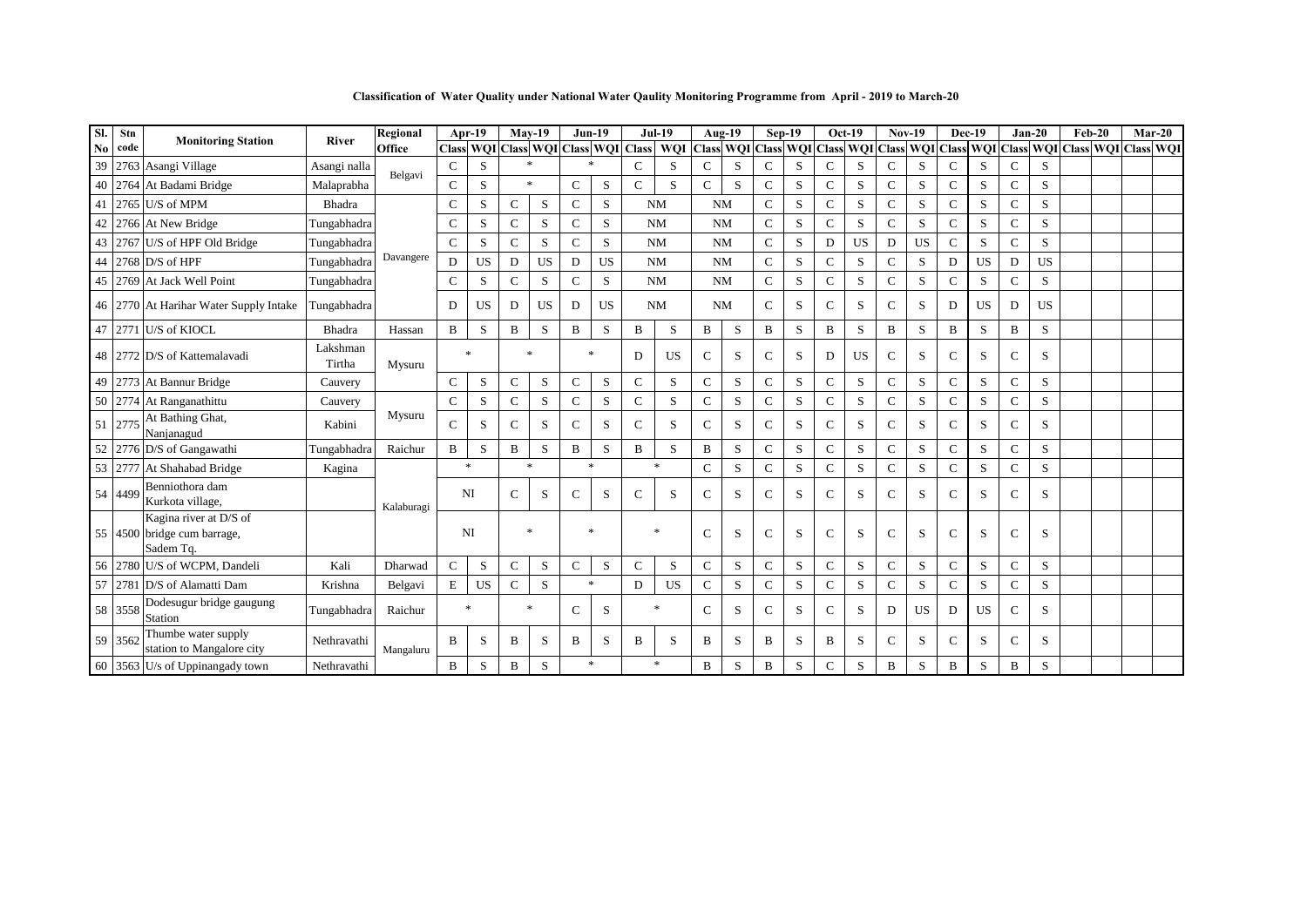| Sl.                    | Stn     |                                                                                |                     | Regional | Apr-19        |        |               | $Mav-19$  |               | $Jun-19$    |                                     | <b>Jul-19</b> |               | Aug-19                                                  | $Sep-19$      |           | $Oct-19$      |             | <b>Nov-19</b> |                           | Dec-19        |           | $Jan-20$      |   | $Feb-20$                |  | $Mar-20$ |
|------------------------|---------|--------------------------------------------------------------------------------|---------------------|----------|---------------|--------|---------------|-----------|---------------|-------------|-------------------------------------|---------------|---------------|---------------------------------------------------------|---------------|-----------|---------------|-------------|---------------|---------------------------|---------------|-----------|---------------|---|-------------------------|--|----------|
| $\mathbf{N}\mathbf{o}$ | code    | <b>Monitoring Station</b>                                                      | <b>River</b>        | Office   |               |        |               |           |               |             | Class WQI Class WQI Class WQI Class | <b>WOI</b>    |               | Class WQI Class WQI Class WQI Class WQI Class WQI Class |               |           |               |             |               |                           |               |           |               |   | WQI Class WQI Class WQI |  |          |
| 61                     |         | 3566 KRS Dam Mandya                                                            | Cauvery             |          | $\mathbf C$   | S      | $\mathsf{C}$  | S         | $\mathbf C$   | S           | C                                   | S             | $\mathbf C$   | S                                                       | $\mathbf C$   | S         | $\mathbf C$   | S           | $\mathbf C$   | S                         | $\mathsf{C}$  | S         | $\mathbf C$   | S |                         |  |          |
| 62                     |         | 3567 D/s Shimsha near Madduar town                                             | Shimsha             |          |               | $\ast$ | $\ast$        |           |               | $\ast$      |                                     | $\ast$        |               | $\ast$                                                  | $\ast$        |           | $\mathcal{C}$ | S           | $\mathcal{C}$ | S                         | $\mathsf{C}$  | S         | $\ast$        |   |                         |  |          |
| 63                     | 3568    | Water supply intakepoint to<br>Srirangapatna town                              | Cauvery             |          | C             | S      | C             | S         | $\mathcal{C}$ | S           | $\mathsf{C}$                        | S             | $\mathsf C$   | S                                                       | $\mathbf C$   | S         | $\mathbf C$   | S           | $\mathbf C$   | S                         | $\mathsf{C}$  | S         | $\mathbf C$   | S |                         |  |          |
| 64                     | 3569    | Water supply intake point to<br>Mandya town                                    | Cauvery             |          | $\mathcal{C}$ | S      | $\mathsf C$   | S         | $\mathbf C$   | $\mathbf S$ | $\mathbf C$                         | S             | ${\bf C}$     | ${\bf S}$                                               | ${\bf C}$     | S         | $\mathbf C$   | S           | $\mathbf C$   | S                         | ${\bf C}$     | ${\bf S}$ | $\mathbf C$   | S |                         |  |          |
| 65                     |         | $3570$ D/s of KR Nagar bridge                                                  | Cauvery             |          |               |        | $\mathsf{C}$  | S         | $\mathcal{C}$ | S           | $\mathcal{C}$                       | S             | $\mathbf C$   | S                                                       | $\mathcal{C}$ | S         | $\mathcal{C}$ | S           | $\mathcal{C}$ | S                         | $\mathcal{C}$ | S         | $\mathbf C$   | S |                         |  |          |
| 66                     |         | 3571 U/s of KR Nagar                                                           | Cauvery             |          | $\mathbf{C}$  | S      | $\mathsf{C}$  | ${\bf S}$ | $\mathbf C$   | ${\bf S}$   | $\mathbf C$                         | S             | $\mathbf C$   | ${\bf S}$                                               | $\mathsf{C}$  | ${\bf S}$ | $\mathbf C$   | $\mathbf S$ | $\mathsf C$   | $\ensuremath{\mathbf{S}}$ | $\mathsf{C}$  | S         | $\mathbf C$   | S |                         |  |          |
|                        | 67 357  | Water supply intake point to<br>Hunsur town                                    | Lakshman<br>Thirtha |          |               | $\ast$ | $\ast$        |           |               | $\ast$      | $\mathcal{C}$                       | S             | $\mathbf C$   | S                                                       | $\mathcal{C}$ | S         | D             | <b>US</b>   | $\mathcal{C}$ | S                         | $\mathbf C$   | S         | $\mathbf C$   | S |                         |  |          |
|                        | 68 3573 | D/s of Kushalanagar town                                                       | Cauvery             |          | C             | S      | B             | S         | B             | S           | $\mathbf B$                         | S             | $\, {\bf B}$  | S                                                       | $\, {\bf B}$  | S         | $\, {\bf B}$  | S           | $\, {\bf B}$  | S                         | $\, {\bf B}$  | S         | $\mathbf C$   | S |                         |  |          |
|                        | 69 3574 | Water supply intake point to<br>Madikeri town (Kootehole)                      | Cauvery             |          | B             | S      | B             | S         | B             | S           | B                                   | S             | B             | S                                                       | B             | S         | B             | S           | B             | S                         | B             | S         | B             | S |                         |  |          |
|                        |         | U/s Intake point to Nanjanagud<br>70 3575 & Gundlupet<br>at Debur              | Kabini              | Mysuru   | $\mathcal{C}$ | S      | $\mathsf{C}$  | S         | $\mathbf C$   | S           | $\mathbf C$                         | S             | $\mathbf C$   | S                                                       | $\mathcal{C}$ | S         | $\mathbf C$   | S           | $\mathcal{C}$ | S                         | $\mathbf C$   | S         | $\mathbf C$   | S |                         |  |          |
|                        | 71 3576 | Water supply intake point to<br>Mysore pump house                              | Cauvery             |          | C             | S      | $\mathsf{C}$  | S         | $\mathcal{C}$ | S           | $\mathcal{C}$                       | S             | $\mathcal{C}$ | S                                                       | $\mathcal{C}$ | S         | C             | S           | $\mathcal{C}$ | S                         | $\mathcal{C}$ | S         | $\mathcal{C}$ | S |                         |  |          |
|                        | 72 3577 | Water supply intake point to<br>T. Narasipura                                  | Kabini              |          | C             | S      | $\mathbf C$   | S         | $\mathcal{C}$ | S           | $\mathcal{C}$                       | S             | $\mathbf C$   | S                                                       | $\mathcal{C}$ | S         | $\mathbf C$   | S           | $\mathcal{C}$ | S                         | $\mathsf{C}$  | S         | $\mathbf C$   | S |                         |  |          |
|                        |         | D/s of Cauvery Maddur water<br>73 3578 supply treatment plant at @<br>Bachalli | Cauvery             |          | $\mathbf C$   | S      | $\mathbf C$   | S         | $\mathcal{C}$ | S           | $\mathcal{C}$                       | S             | $\mathbf C$   | S                                                       | $\mathbf C$   | S         | $\mathbf C$   | S           | $\mathcal{C}$ | S                         | $\mathbf C$   | S         | $\mathbf C$   | S |                         |  |          |
|                        | 74 3579 | Water supply intake point at<br>Kollegala, Dasanapura                          | Cauvery             |          | $\mathcal{C}$ | S      | $\mathcal{C}$ | S         | $\mathcal{C}$ | S           | $\mathcal{C}$                       | S             | $\mathcal{C}$ | S                                                       | $\mathcal{C}$ | S         | $\mathcal{C}$ | S           | $\mathcal{C}$ | S                         | $\mathcal{C}$ | S         | $\mathcal{C}$ | S |                         |  |          |
|                        | 75 3580 | Water supply intake point<br>to Malavalli                                      | Cauvery             |          | C             | S      | $\mathsf{C}$  | S         | $\mathcal{C}$ | S           | $\mathbf C$                         | S             | $\mathbf C$   | S                                                       | $\mathcal{C}$ | S         | $\mathcal{C}$ | S           | $\mathcal{C}$ | S                         | $\mathsf{C}$  | S         | $\mathbf C$   | S |                         |  |          |
|                        | 76 358  | Water supply intake point at<br>Torekadanahalli                                | Cauvery             |          | C             | S      | $\mathsf{C}$  | S         | $\mathcal{C}$ | S           | $\mathsf{C}$                        | S             | $\mathbf C$   | S                                                       | $\mathsf{C}$  | S         | C             | S           | $\mathsf{C}$  | S                         | $\mathcal{C}$ | S         | $\mathbf C$   | S |                         |  |          |
| 77                     | 4087    | NR Bridge, Ankola                                                              | Gangavali           |          | $\mathcal{C}$ | S      | $\mathsf{C}$  | S         | $\mathcal{C}$ | S           | $\mathsf{C}$                        | S             | D             | S                                                       | $\mathcal{C}$ | S         | $\mathbf C$   | S           | $\mathcal{C}$ | S                         | $\mathsf{C}$  | S         | $\mathbf C$   | S |                         |  |          |
| 78                     | 4088    | Aghanashini River                                                              | Aghanashini         |          | $\mathbf C$   | S      | $\mathbf C$   | ${\bf S}$ | $\mathcal{C}$ | S           | $\mathcal{C}$                       | S             | D             | S                                                       | $\mathsf{C}$  | S         | $\mathbf C$   | S           | $\mathcal{C}$ | ${\bf S}$                 | $\mathsf{C}$  | S         | $\mathbf C$   | S |                         |  |          |
| 79                     |         | 4089 Hadinabal Bridge                                                          | Gundabai            | Karwar   | $\mathbf C$   | S      | $\mathsf{C}$  | ${\bf S}$ | $\mathbf C$   | S           | $\mathsf{C}$                        | S             | $\mathbf C$   | S                                                       | $\mathcal{C}$ | S         | $\mathbf C$   | S           | $\mathcal{C}$ | S                         | $\mathbf C$   | S         | $\mathbf C$   | S |                         |  |          |
|                        |         | 80 4090 NR Bridge, at Honnavara                                                | Sharavathi          |          | $\mathbf C$   | S      | $\mathbf C$   | S         | $\mathcal{C}$ | S           | $\mathcal{C}$                       | S             | D             | S                                                       | $\mathbf C$   | S         | $\mathcal{C}$ | S           | $\mathcal{C}$ | S                         | $\mathbf C$   | S         | $\mathbf C$   | S |                         |  |          |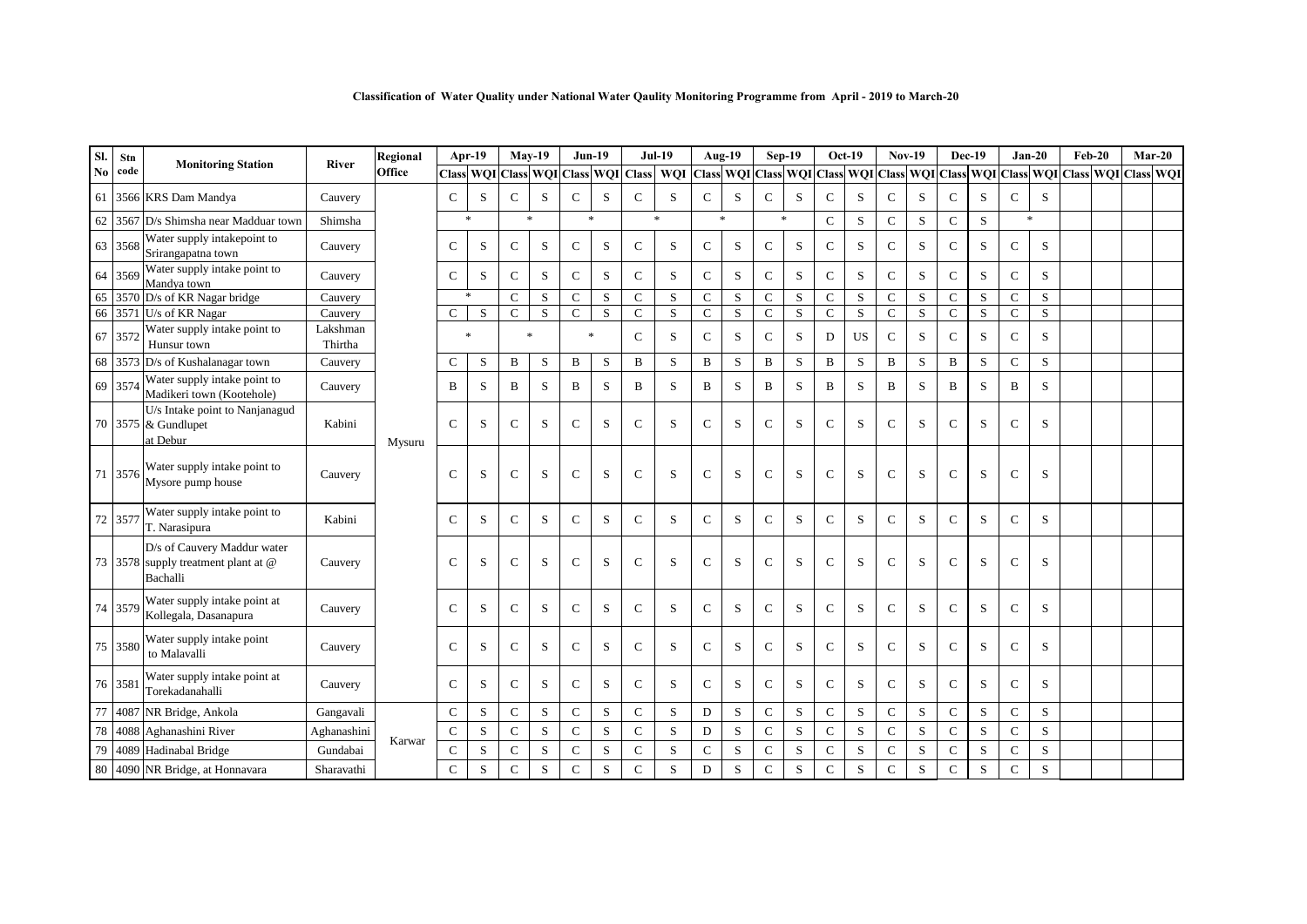**Classification of Water Quality under National Water Qaulity Monitoring Programme from April - 2019 to March-20**

| SI. | Stn     |                                                                                             |                           | Regional  |               | Apr-19           |               | $May-19$  |                 | $Jun-19$   |               | <b>Jul-19</b> |               | Aug-19                     |               | Sep-19    |               | $Oct-19$  | <b>Nov-19</b>                       |           |               | <b>Dec-19</b> |               | $Jan-20$  | $Feb-20$                   |  | $Mar-20$ |
|-----|---------|---------------------------------------------------------------------------------------------|---------------------------|-----------|---------------|------------------|---------------|-----------|-----------------|------------|---------------|---------------|---------------|----------------------------|---------------|-----------|---------------|-----------|-------------------------------------|-----------|---------------|---------------|---------------|-----------|----------------------------|--|----------|
| No. | code    | <b>Monitoring Station</b>                                                                   | <b>River</b>              | Office    |               | <b>Class WOI</b> |               |           | Class WQI Class | <b>WOI</b> | <b>Class</b>  | <b>WQI</b>    |               | <b>Class WOI Class WOI</b> |               |           |               |           | Class WOI Class WOI Class WOI Class |           |               |               |               | WQI       | <b>Class WOI Class WOI</b> |  |          |
| 81  | 409     | NR Kadivinakatte Dam                                                                        | Venkatpur                 |           | $\mathsf{C}$  | S                | $\mathcal{C}$ | S         | $\mathbf{C}$    | S          | $\mathcal{C}$ | S             | $\mathcal{C}$ | S                          | $\mathcal{C}$ | S         | $\mathcal{C}$ | S         | $\mathcal{C}$                       | S         | $\mathbf C$   | S             | $\mathcal{C}$ | S         |                            |  |          |
|     | 82 449  | Aghanashini River<br>Marigadde(Sirsi)                                                       |                           | Karwar    |               | NI               |               | NI        | $\mathcal{C}$   | S          | C             | S             | $\mathbf C$   | S                          | $\mathsf{C}$  | S         | C             | S         | $\mathcal{C}$                       | S         | $\mathcal{C}$ | S             | $\mathbf C$   | S         |                            |  |          |
| 83  | 449     | Kengre hole (Sirsi)                                                                         | Aghanashini               |           |               | NI               |               | NI        | $\mathbf{C}$    | S          | $\mathbf C$   | S             | $\mathbf C$   | S                          | $\mathbf C$   | S         | $\mathbf C$   | S         | $\mathbf{C}$                        | S         | $\mathcal{C}$ | S             | $\mathbf C$   | S         |                            |  |          |
|     |         | 84 4498 Sanavalli Dam, Mungod                                                               |                           |           |               | NI               |               | NI        | $\mathcal{C}$   | S          | $\mathcal{C}$ | S             | $\mathcal{C}$ | S                          | $\mathbf C$   | S         | $\mathbf C$   | S         | $\mathcal{C}$                       | S         | $\mathcal{C}$ | S             | $\mathcal{C}$ | S         |                            |  |          |
|     | 85 4098 | Rakkasakoppa Reservoir<br>Rakkasakoppa Vill Belagavi                                        | Rakkasakopp<br>Reservor   | Belgavi   | $\mathbf{C}$  | S                | $\mathsf{C}$  | S         | $\mathcal{C}$   | S          | $\mathcal{C}$ | S             | $\mathbf C$   | S                          | $\mathbf C$   | S         | $\mathcal{C}$ | S         | $\mathcal{C}$                       | S         | $\mathcal{C}$ | S             | $\mathbf C$   | S         |                            |  |          |
|     |         | 86 4099 D/S Barachuki Falls Sathegala                                                       | Cauvery                   |           | $\mathcal{C}$ | S                | $\mathsf{C}$  | S         | $\mathcal{C}$   | S          | $\mathcal{C}$ | S             | $\mathbf C$   | S                          | $\mathcal{C}$ | S         | $\mathcal{C}$ | S         | $\mathcal{C}$                       | S         | $\mathcal{C}$ | S             | $\mathbf C$   | S         |                            |  |          |
|     |         | 87 4100 Attigullipura Chamarajanagar                                                        | Suvaranvathi<br>Reservoir | Mysuru    | $\mathcal{C}$ | S                | C             | S         | $\mathcal{C}$   | S          | $\mathcal{C}$ | S             | $\mathbf C$   | S                          | $\mathcal{C}$ | S         | $\mathcal{C}$ | S         | $\mathcal{C}$                       | S         | $\mathcal{C}$ | S             | $\mathbf C$   | S         |                            |  |          |
|     | 88 4101 | Gundal Kollegala Tq &<br>Chamarajanagar Dist                                                | Gundal<br>Reservoir       |           | $\mathbf{C}$  | S                | $\mathsf{C}$  | S         | $\mathbf{C}$    | S          | C             | S             | $\mathbf C$   | S                          | $\mathcal{C}$ | S         | C             | S         | $\mathcal{C}$                       | S         | $\mathcal{C}$ | S             | $\mathbf C$   | S         |                            |  |          |
|     | 89 4102 | D/S of cauvery at<br>Bhagamandala Bridge                                                    | Cauvery                   |           | B             | S                |               | $\ast$    | $\mathcal{C}$   | S          | B             | S.            | B             | S                          | B             | S         | B             | S         | B                                   | S         | B             | S             | B             | S         |                            |  |          |
|     |         | D/S of Cauvery at Kanive<br>90 4103 Ramaligeswara Tempale Bridge<br>Kushalnagar             | Cauvery                   | Mysuru    | B             | S                | B             | S         | B               | S          | B             | S             | B             | S                          | B             | S         | B             | S         | B                                   | S         | B             | S             | B             | S         |                            |  |          |
|     |         | Ghatprabha River, Davalshwar<br>91 4104 Braaga Jackwell for Drinking<br><b>Water Supply</b> | Ghatprabha                | Belagavi  |               | *                | $\mathsf{C}$  | S         | $\mathcal{C}$   | S          | $\mathcal{C}$ | S             | $\mathcal{C}$ | S                          | $\mathcal{C}$ | S         | $\mathcal{C}$ | S         | $\mathcal{C}$                       | S         | $\mathcal{C}$ | S             | $\mathcal{C}$ | S         |                            |  |          |
|     | 92 4105 | Bhadra River D/S MPM.<br>Bhadrawati                                                         | Bhadra                    |           | D             | <b>US</b>        | $\mathbf C$   | S         | $\mathbf C$     | S          |               | <b>NM</b>     |               | <b>NM</b>                  | $\mathbf C$   | S         | $\mathbf C$   | S         | $\mathcal{C}$                       | S         | $\mathbf C$   | S             | $\mathbf C$   | S         |                            |  |          |
|     | 93 410  | Tunga River U/S<br>Shivamogga                                                               | Tunga                     | Davangere | $\mathbf C$   | S                | $\mathbf C$   | S         | $\mathbf C$     | S          |               | <b>NM</b>     |               | <b>NM</b>                  | $\mathbf C$   | S         | $\mathbf C$   | S         | $\mathbf{C}$                        | S         | $\mathbf C$   | S             | $\mathbf C$   | S         |                            |  |          |
| 94  |         | 4494 Tungabhadra river at Mylara                                                            | Tunga                     |           |               | <b>NI</b>        |               | <b>NI</b> | $\mathcal{C}$   | S          |               | <b>NM</b>     | <b>NM</b>     |                            | $\mathbf C$   | S         | $\mathcal{C}$ | S         | $\mathcal{C}$                       | S         | $\mathcal{C}$ | S             | $\mathcal{C}$ | S         |                            |  |          |
| 95  |         | 4495 Tungabhadra river at Aravi                                                             | Tunga                     |           |               | NI               |               | NI        | $\mathcal{C}$   | S          |               | <b>NM</b>     | <b>NM</b>     |                            | $\mathcal{C}$ | S         | $\mathcal{C}$ | S         | C                                   | S         | $\mathcal{C}$ | S             | $\mathcal{C}$ | S         |                            |  |          |
|     | 96 410  | Dakshina Pinakini River<br>Near Mugalur Bridge,                                             | Dakshina<br>Pinakini      | Sarjapura | D             | <b>US</b>        | D             | <b>US</b> | D               | <b>US</b>  | D             | <b>US</b>     | $\mathbf E$   | <b>US</b>                  | D             | <b>US</b> | D             | <b>US</b> | $\mathbf E$                         | <b>US</b> | Е             | <b>US</b>     | E             | <b>US</b> |                            |  |          |
|     |         | 97 4108 Akravathir River Before                                                             | Arkavathi                 |           | D             | <b>US</b>        | D             | <b>US</b> | D               | <b>US</b>  | D             | <b>US</b>     | D             | <b>US</b>                  | D             | <b>US</b> | D             | <b>US</b> | D                                   | <b>US</b> | D             | <b>US</b>     | D             | <b>US</b> |                            |  |          |
|     | 98 4109 | Cauvery River Before<br>Confluence At Sangam                                                | Cauvery                   | Ramanagar | D             | US.              | $\mathcal{C}$ | S         | $\mathcal{C}$   | S          | D             | <b>US</b>     | D             | <b>US</b>                  | D             | <b>US</b> | D             | <b>US</b> | D                                   | <b>US</b> | B             | S             | D             | <b>US</b> |                            |  |          |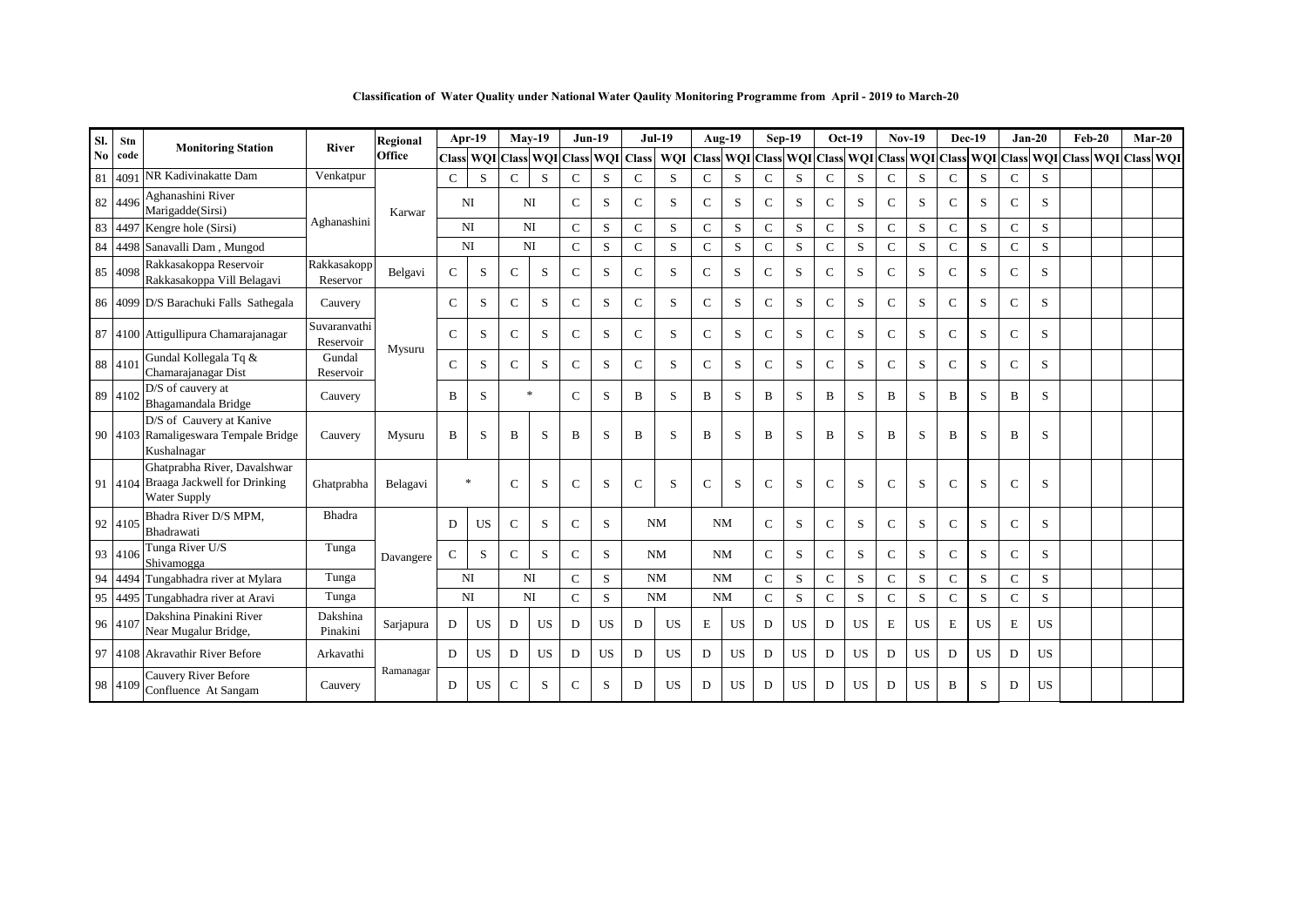#### **Classification of Water Quality under National Water Qaulity Monitoring Programme from April - 2019 to March-20**

### **Lake/ Tanks Water Samples Classification for the month of April - 2019 to March - 2020 of Bengaluru Urban & Rural District**

#### *Monitoring of Indian National Aquatic Resource System (MINARS)*

| Sl.            | Stn  | <b>Monitoring Station</b>       | <b>Regional Office</b> |    | $Apr-19$               |   | $Mav-19$            | $Jun-19$     |           |                     | <b>Jul-19</b> | <b>Aug-19</b>                                                                                 |             | Sep-19       | $Oct-19$       | $Nov-19$       |        | <b>Dec-19</b> |             | $Jan-20$  | $Feb-20$ |  | $Mar-20$ |
|----------------|------|---------------------------------|------------------------|----|------------------------|---|---------------------|--------------|-----------|---------------------|---------------|-----------------------------------------------------------------------------------------------|-------------|--------------|----------------|----------------|--------|---------------|-------------|-----------|----------|--|----------|
| N <sub>0</sub> | code |                                 |                        |    | <b>Class WQI Class</b> |   |                     |              |           | WQI Class WQI Class |               | WQI Class WQI Class WQI Class WQI Class WQI Class WQI Class WQI Class WQI Class WQI Class WQI |             |              |                |                |        |               |             |           |          |  |          |
|                |      | 3589 Madiwala Lake              |                        | D  | <b>US</b>              | D | <b>US</b>           | D            | <b>US</b> | E                   | <b>US</b>     | $\mathbf{x}$                                                                                  | D           | <b>US</b>    |                | ×.             | D      | <b>US</b>     | D           | <b>US</b> |          |  |          |
| $\overline{2}$ |      | 3602 Bellandur lake             |                        | D  | <b>US</b>              | Е | <b>US</b>           | E            | <b>US</b> | E                   | <b>US</b>     | $\ast$                                                                                        | $\mathbf E$ | <b>US</b>    | $\ast$         | $\ast$         | E      | <b>US</b>     | E           | <b>US</b> |          |  |          |
| 3              |      | 3609 Ibblur Lake                |                        |    | $\ast$                 |   | $\ast$              | $\ast$       |           |                     | $\ast$        | $\ast$                                                                                        |             | $\ast$       | $\ast$         | $\ast$         | $\ast$ |               |             | $\ast$    |          |  |          |
| $\overline{4}$ | 361  | Kaikondanahalli Lake            |                        | D  | <b>US</b>              | E | US                  | E            | <b>US</b> | E                   | <b>US</b>     | $\ast$                                                                                        | E           | <b>US</b>    | $\ast$         | *              | E      | <b>US</b>     | E           | US        |          |  |          |
| 5              |      | 3612 Agaram lake                |                        | D  | <b>US</b>              | E | <b>US</b>           | D            | <b>US</b> | E                   | <b>US</b>     | $\ast$                                                                                        | D           | <b>US</b>    | $\ast$         | $\ast$         | D      | <b>US</b>     | D           | <b>US</b> |          |  |          |
| 6              |      | 3613 Gottegre lake              |                        |    | $\ast$                 |   | $\boldsymbol{\ast}$ | $\ast$       |           |                     | 大             | $\ast$                                                                                        |             | $\ast$       | $\ast$         | $\ast$         | $\ast$ |               |             | $\ast$    |          |  |          |
| $\overline{7}$ |      | 3614 Puttenahalli lake (s)      |                        | Ε  | <b>US</b>              | D | <b>US</b>           | D            | <b>US</b> | D                   | <b>US</b>     | $\ast$                                                                                        | D           | <b>US</b>    | $\ast$         | $\ast$         | D      | US            | D           | <b>US</b> |          |  |          |
| 8              |      | 3615 Arakere lake               |                        | Ε  | <b>US</b>              | D | <b>US</b>           | D            | <b>US</b> | E                   | <b>US</b>     | $\ast$                                                                                        | D           | <b>US</b>    | $\ast$         | *              | D      | <b>US</b>     | $\mathbf E$ | <b>US</b> |          |  |          |
| 9              |      | 3616 Kalena agrahara lake       |                        |    | $\mathbf{x}$           |   | $\boldsymbol{\ast}$ | $\ast$       |           |                     | $\ast$        | $\ast$                                                                                        | D           | <b>US</b>    | $\ast$         | $\ast$         | D      | <b>US</b>     | D           | <b>US</b> |          |  |          |
|                |      | 10 3617 Hulimavu lake           |                        | Е  | <b>US</b>              | D | US                  | D            | <b>US</b> | D                   | <b>US</b>     | $\ast$                                                                                        | D           | <b>US</b>    | $\ast$         | $\ast$         | D      | <b>US</b>     | D           | <b>US</b> |          |  |          |
|                |      | 11 3618 Singasandra lake        | Bommanahalli           | D  | <b>US</b>              | E | <b>US</b>           | D            | <b>US</b> | E                   | <b>US</b>     | $\ast$                                                                                        | D           | <b>US</b>    | $*$            | $\ast$         | D      | <b>US</b>     | D           | <b>US</b> |          |  |          |
|                |      | 12 3619 Begur tank              |                        |    | $\mathbf{x}$           |   | $\boldsymbol{\ast}$ | $\mathbf{x}$ |           |                     | $\mathbf{x}$  | $\ast$                                                                                        |             | $\mathbf{x}$ | $\ast$         | $\ast$         | $\ast$ |               | D           | <b>US</b> |          |  |          |
|                |      | 13 3620 Parappana agrahara lake |                        | D  | <b>US</b>              | D | <b>US</b>           | $\mathbf E$  | <b>US</b> | E                   | <b>US</b>     | $\ast$                                                                                        | D           | <b>US</b>    | $\ast$         | $\ast$         | E      | <b>US</b>     | $\mathbf E$ | <b>US</b> |          |  |          |
|                |      | 14 3621 Harlur Lake             |                        | D. | <b>US</b>              | E | <b>US</b>           | E            | <b>US</b> | D                   | <b>US</b>     | $\ast$                                                                                        | D           | <b>US</b>    | $\ast$         | $\ast$         | D      | <b>US</b>     | D           | <b>US</b> |          |  |          |
| 15             | 3622 | Somasundra palya lake           |                        |    | $\ast$                 |   | $\ast$              | $\ast$       |           |                     | $\mathbf{x}$  | $\ast$                                                                                        |             | $\ast$       | $\mathbf{x}$   | $*$            | $\ast$ |               |             | $\ast$    |          |  |          |
|                |      | 16 4542 Basavanapura Lake       |                        |    | NI                     |   | NI                  | NI           |           |                     | NI            | <b>NI</b>                                                                                     |             | NI           | NI             | NI             |        | NI            |             | NI        |          |  |          |
| 17             |      | 4543 Kodi singasandra Lake      |                        |    | NI                     |   | <b>NI</b>           | NI           |           |                     | NI            | NI                                                                                            |             | NI           | NI             | N <sub>I</sub> | D      | <b>US</b>     | D           | <b>US</b> |          |  |          |
|                |      | 18 4544 Kothunuru Lake          |                        |    | NI                     |   | <b>NI</b>           | <b>NI</b>    |           |                     | NI            | NI                                                                                            |             | NI           | NI             | NI             |        | NI            |             | NI        |          |  |          |
|                |      | 19 4545 Jungu Kere Lake         |                        |    | NI                     |   | NI                  | <b>NI</b>    |           |                     | <b>NI</b>     | NI                                                                                            |             | NI           | NI             | NI             | E      | US            | $\mathbf E$ | <b>US</b> |          |  |          |
|                |      | 20 4546 Jakksandra Lake         |                        |    | NI                     |   | NI                  | <b>NI</b>    |           |                     | NI            | <b>NI</b>                                                                                     |             | NI           | NI             | N <sub>I</sub> | D      | <b>US</b>     | $\mathbf D$ | <b>US</b> |          |  |          |
| 21             |      | 4547 Swarana kunte Lake         |                        |    | NI                     |   | NI                  | NI           |           |                     | NI            | NI                                                                                            |             | NI           | NI             | N <sub>I</sub> | NI     |               |             | <b>NI</b> |          |  |          |
| $22\,$         |      | 3603 Vengaihnakere Tank         |                        | D  | <b>US</b>              | D | US                  | D            | US        | D                   | US            | US<br>D                                                                                       | D           | <b>US</b>    | D<br><b>US</b> | D<br>US        | E      | US            | E           | <b>US</b> |          |  |          |
| 23             |      | 3604 Doddanakundi tank          | Mahadevapura           | D  | <b>US</b>              |   | $\ast$              | $\ast$       |           |                     | $\mathbf{x}$  | $\ast$                                                                                        |             | $\mathbf{x}$ | $\ast$         | $\ast$         | $\ast$ |               |             | $\ast$    |          |  |          |
| 24             |      | 3605 Yellamallappa tank         |                        | D  | <b>US</b>              | D | <b>US</b>           | D            | <b>US</b> | D                   | <b>US</b>     | <b>US</b><br>D                                                                                | D           | <b>US</b>    | <b>US</b><br>D | <b>US</b><br>D | D      | <b>US</b>     | D           | <b>US</b> |          |  |          |
|                |      | 25 3607 Kalkere tank            |                        |    | $\ast$                 |   | $\ast$              | D            | <b>US</b> | D                   | <b>US</b>     | E<br><b>US</b>                                                                                | D           | <b>US</b>    | <b>US</b><br>D | E<br><b>US</b> | E      | <b>US</b>     | E           | <b>US</b> |          |  |          |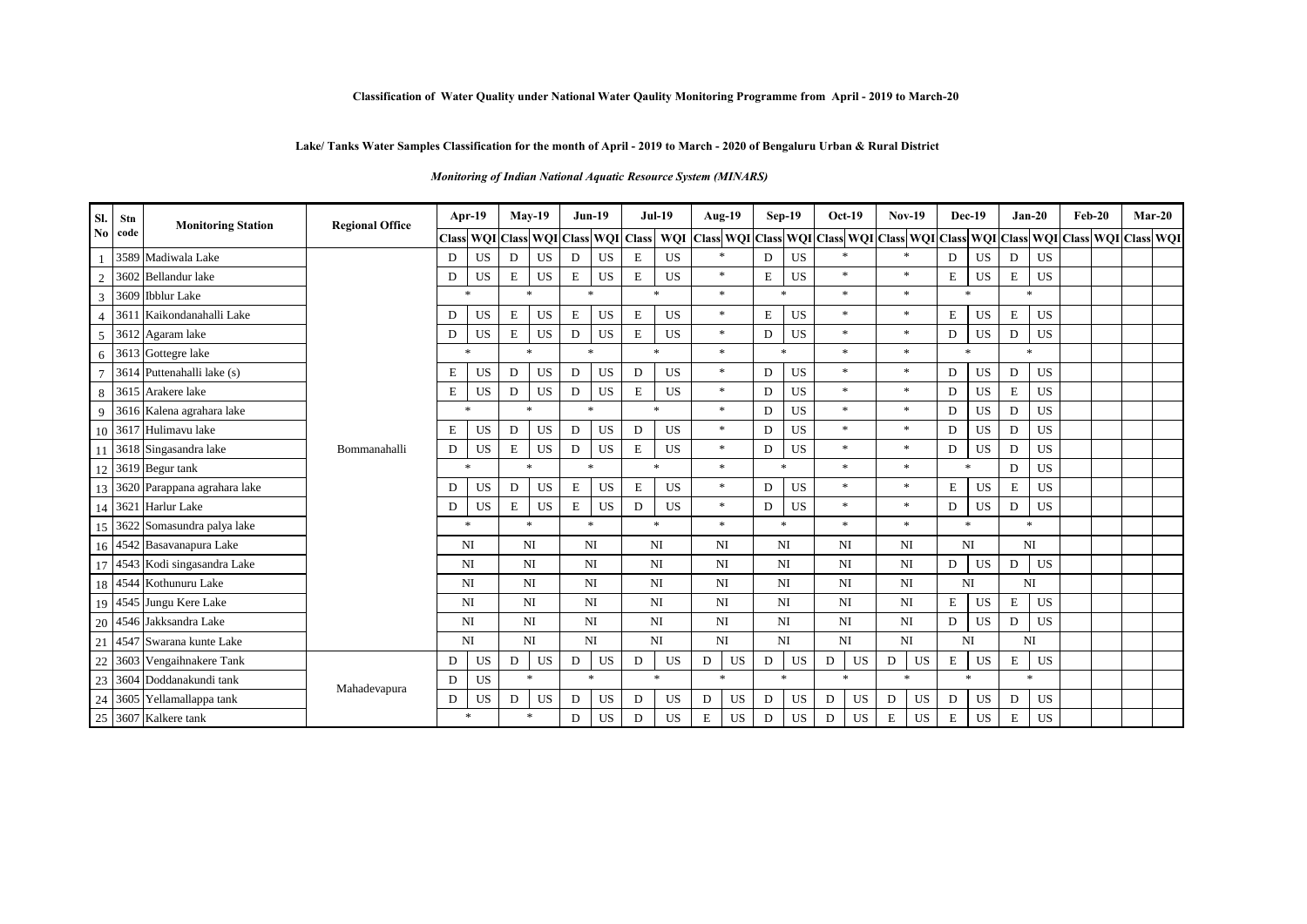| Sl.    | Stn  | <b>Monitoring Station</b>    | <b>Regional Office</b> |   | Apr-19           |             | $Mav-19$               |             | $Jun-19$               |              | $Jul-19$               |             | Aug-19                 |           | Sep-19                    |                     | $Oct-19$  | <b>Nov-19</b>  |                               | Dec-19      |                |             | $Jan-20$               | $Feb-20$ |                         | $Mar-20$ |
|--------|------|------------------------------|------------------------|---|------------------|-------------|------------------------|-------------|------------------------|--------------|------------------------|-------------|------------------------|-----------|---------------------------|---------------------|-----------|----------------|-------------------------------|-------------|----------------|-------------|------------------------|----------|-------------------------|----------|
| No     | code |                              |                        |   | <b>Class WOI</b> |             | <b>Class WQI</b> Class |             | <b>WOI</b>             | <b>Class</b> | <b>WOI</b>             |             |                        |           | Class WQI Class WQI Class |                     |           |                | WQI Class WQI Class WQI Class |             |                |             |                        |          | WQI Class WQI Class WQI |          |
| 26     | 3608 | Varthur lake                 |                        | D | <b>US</b>        | D           | <b>US</b>              | ${\bf D}$   | <b>US</b>              | D            | <b>US</b>              | D           | <b>US</b>              | ${\bf D}$ | <b>US</b>                 | D                   | <b>US</b> | E              | <b>US</b>                     | D           | $_{\rm US}$    | D           | <b>US</b>              |          |                         |          |
| 27     |      | 3610 Tubrahalli Lake         |                        | D | <b>US</b>        | $\mathbf D$ | <b>US</b>              | $\mathbf E$ | <b>US</b>              | $\bf E$      | <b>US</b>              | $\mathbf E$ | <b>US</b>              | ${\bf D}$ | <b>US</b>                 | E                   | <b>US</b> | D              | <b>US</b>                     | $\mathbf E$ | <b>US</b>      | $\mathbf D$ | <b>US</b>              |          |                         |          |
| $28\,$ |      | 3643 Beenniganahalli tank    |                        |   | $\ast$           | $\ast$      |                        |             | $\ast$                 |              | $\ast$                 |             | $\ast$                 |           | $\ast$                    | D                   | <b>US</b> | D              | <b>US</b>                     | E           | $_{\rm US}$    | $\mathbf E$ | <b>US</b>              |          |                         |          |
| 29     |      | 4514 Sadramangala lake       |                        |   | NI               | NI          |                        |             | NI                     |              | NI                     |             | NI                     |           | <b>NI</b>                 | NI                  |           | N <sub>I</sub> |                               | NI          |                |             | NI                     |          |                         |          |
| 30     |      | 4515 Battarahalli Lake       |                        |   | NI               | NI          |                        |             | NI                     |              | NI                     |             | N <sub>I</sub>         |           | NI                        | NI                  |           | N <sub>I</sub> |                               |             | NI             |             | N <sub>I</sub>         |          |                         |          |
| 31     |      | 4516 Kundalahalli Lake       |                        |   | NI               | NI          |                        |             | NI                     |              | $_{\rm NI}$            |             | $_{\rm NI}$            |           | NI                        | NI                  |           | NI             |                               |             | N <sub>I</sub> |             | NI                     |          |                         |          |
| 32     |      | 4517 Kowdhenahalli Lake      |                        |   | <b>NI</b>        | NI          |                        |             | NI                     |              | $\mathbf{N}\mathbf{I}$ |             | $_{\rm NI}$            |           | NI                        | <b>NI</b>           |           | N <sub>I</sub> |                               |             | NI             |             | NI                     |          |                         |          |
|        |      | 33 4518 Garudacharpalya Lake |                        |   | NI               | <b>NI</b>   |                        |             | NI                     |              | $_{\rm NI}$            |             | $_{\rm NI}$            | <b>NI</b> |                           | <b>NI</b>           |           |                | NI                            |             | N <sub>I</sub> |             | NI                     |          |                         |          |
| 34     |      | 4519 Rampura Lake            |                        |   | <b>NI</b>        | NI          |                        |             | NI                     |              | NI                     |             | NI                     |           | NI                        | NI                  |           | N <sub>I</sub> |                               |             | NI             |             | N <sub>I</sub>         |          |                         |          |
| 35     |      | 4520 Chinnapanhalli Lake     | Mahadevapura           |   | NI               | NI          |                        |             | NI                     |              | NI                     |             | N <sub>I</sub>         |           | <b>NI</b>                 | NI                  |           | NI             |                               |             | N <sub>I</sub> |             | NI                     |          |                         |          |
| 36     |      | 4521 Devarabeesanahalli Lake |                        |   | NI               | NI          |                        |             | NI                     |              | $_{\rm NI}$            |             | N <sub>I</sub>         |           | NI                        | NI                  |           | N <sub>I</sub> |                               |             | NI             |             | N <sub>I</sub>         |          |                         |          |
|        |      | 37 4522 Vibhuthipura Lake    |                        |   | NI               | <b>NI</b>   |                        |             | NI                     |              | $_{\rm NI}$            |             | $_{\rm NI}$            | NI        |                           | <b>NI</b>           |           | NI             |                               |             | NI             |             | NI                     |          |                         |          |
| 38     |      | 4523 Nallurahalli Lake       |                        |   | <b>NI</b>        | NI          |                        |             | NI                     |              | $_{\rm NI}$            |             | NI                     | NI        |                           | <b>NI</b>           |           | NI             |                               |             | NI             |             | N <sub>I</sub>         |          |                         |          |
|        |      | 39 4524 Pattandur agarahara  |                        |   | NI               | <b>NI</b>   |                        |             | NI                     |              | NI                     |             | NI                     |           | <b>NI</b>                 | NI                  |           | NI             |                               |             | N <sub>I</sub> |             | NI                     |          |                         |          |
| 40     |      | 4525 Seetharam palya Lake    |                        |   | NI               | NI          |                        |             | NI                     |              | NI                     |             | N <sub>I</sub>         |           | NI                        | NI                  |           | N <sub>I</sub> |                               |             | NI             |             | N <sub>I</sub>         |          |                         |          |
|        |      | 41 4526 Dyavasandra Tank     |                        |   | NI               | <b>NI</b>   |                        |             | NI                     |              | NI                     |             | NI                     | <b>NI</b> |                           | NI                  |           | NI             |                               |             | N <sub>I</sub> |             | NI                     |          |                         |          |
| 42     |      | 4527 Whitefield kere Lake    |                        |   | <b>NI</b>        | NI          |                        |             | NI                     |              | NI                     |             | NI                     | <b>NI</b> |                           | NI                  |           | NI             |                               |             | N <sub>I</sub> |             | N <sub>I</sub>         |          |                         |          |
|        |      | 43 4528 Doddakannehalli Lake |                        |   | NI               | NI          |                        |             | $\mathbf{N}\mathbf{I}$ |              | $\mathbf{N}\mathbf{I}$ |             | $\mathbf{N}\mathbf{I}$ |           | NI                        | NI                  |           | NI             |                               |             | N <sub>I</sub> |             | $\mathbf{N}\mathbf{I}$ |          |                         |          |
| 44     |      | 4529 Kasavanahalli Lake      |                        |   | <b>NI</b>        | NI          |                        |             | NI                     |              | $_{\rm NI}$            |             | NI                     |           | NI                        | <b>NI</b>           |           | N <sub>I</sub> |                               |             | N <sub>I</sub> |             | $\mathbf{N}\mathbf{I}$ |          |                         |          |
|        |      | 45 3631 Nagarakere tank      |                        |   | $*$              |             | $\ast$                 |             | $\ast$                 |              | $\mathbf{x}$           |             | $\ast$                 |           | $\ast$                    | $\boldsymbol{\ast}$ |           |                | $\ast$                        |             | $\ast$         |             | $\ast$                 |          |                         |          |
|        |      | 46 4530 Kammasandra Tank     | Sarjapura              |   | <b>NI</b>        | NI          |                        | $\mathbf E$ | <b>US</b>              | E            | US                     | E           | <b>US</b>              | D         | <b>US</b>                 | D                   | US        | E              | <b>US</b>                     | E           | <b>US</b>      | $\mathbf E$ | <b>US</b>              |          |                         |          |
|        |      | 47 4531 Rayasandra Tank      |                        |   | <b>NI</b>        | <b>NI</b>   |                        | $\mathbf E$ | <b>US</b>              | D            | <b>US</b>              | D           | <b>US</b>              | D         | <b>US</b>                 | D                   | US        | E              | <b>US</b>                     | D           | <b>US</b>      | D           | <b>US</b>              |          |                         |          |
| 48     |      | 4532 ChandapuraTank          |                        |   | <b>NI</b>        | NI          |                        |             | NI                     | E            | <b>US</b>              | D           | <b>US</b>              | D         | <b>US</b>                 | D                   | US        | E              | <b>US</b>                     | E           | <b>US</b>      | E           | <b>US</b>              |          |                         |          |
|        |      | 49 3590 Lalbagh tank         |                        | D | US               | D           | <b>US</b>              | $\mathbf E$ | <b>US</b>              | D            | <b>US</b>              | $\mathbf D$ | <b>US</b>              | ${\bf D}$ | <b>US</b>                 | D                   | US        | D              | <b>US</b>                     | D           | <b>US</b>      | $\mathbf D$ | <b>US</b>              |          |                         |          |
| 50     |      | 3591 Kempambudhi lake        |                        | D | <b>US</b>        | D           | <b>US</b>              | ${\bf D}$   | <b>US</b>              | D            | <b>US</b>              | D           | <b>US</b>              | D         | <b>US</b>                 | D                   | <b>US</b> | D              | <b>US</b>                     | D           | <b>US</b>      | D           | <b>US</b>              |          |                         |          |
| 51     |      | 3592 Yediyur lake            | <b>BNG-City South</b>  | D | US               | ${\rm D}$   | <b>US</b>              | $\mathbf E$ | <b>US</b>              | D            | <b>US</b>              | $\mathbf D$ | <b>US</b>              | ${\bf D}$ | <b>US</b>                 | D                   | <b>US</b> | D              | <b>US</b>                     | D           | <b>US</b>      | $\mathbf D$ | <b>US</b>              |          |                         |          |
| 52     |      | 3638 Annaiappa Tank          |                        | D | <b>US</b>        | D           | <b>US</b>              | D           | <b>US</b>              | D            | <b>US</b>              | D           | US                     | D         | <b>US</b>                 | D                   | <b>US</b> | D              | <b>US</b>                     | D           | <b>US</b>      | D           | <b>US</b>              |          |                         |          |
|        |      | 53 4504 Sarakki Lake         |                        |   | NI               | D           | <b>US</b>              | D           | <b>US</b>              | D            | <b>US</b>              | D           | US                     | D         | <b>US</b>                 | C                   | S         | D              | <b>US</b>                     | D           | <b>US</b>      | D           | <b>US</b>              |          |                         |          |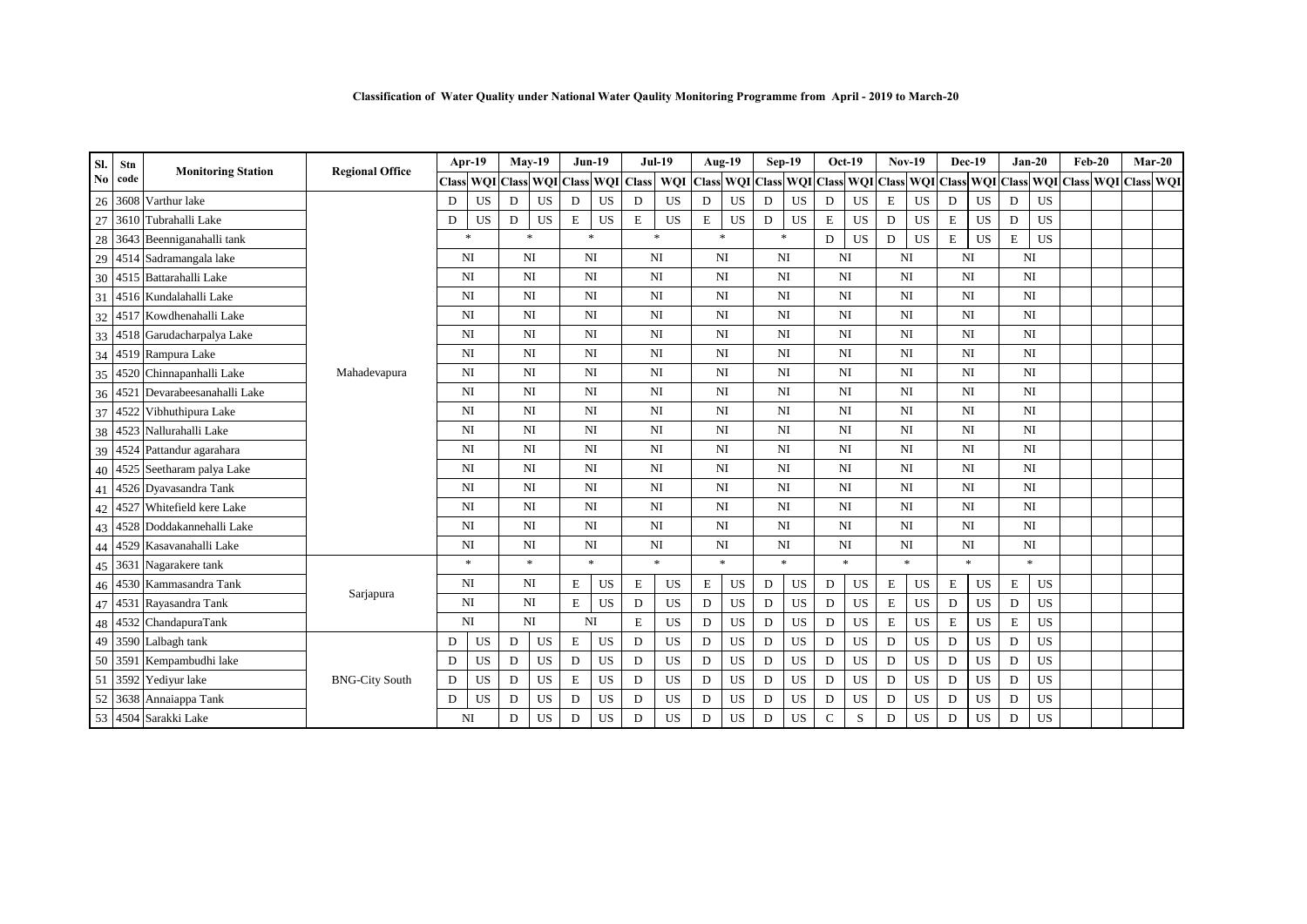|  |  |  | Classification of Water Quality under National Water Qaulity Monitoring Programme from April - 2019 to March-20 |  |  |
|--|--|--|-----------------------------------------------------------------------------------------------------------------|--|--|
|  |  |  |                                                                                                                 |  |  |

| SI. | Stn     |                                                              |                        |   | Apr-19                              |   | $Mav-19$     |             | $Jun-19$  |   | <b>Jul-19</b> |                                         | Aug-19       |             | Sep-19    | $Oct-19$            |           | <b>Nov-19</b>  |           | <b>Dec-19</b> |           |             | $Jan-20$       | $Feb-20$                                | $Mar-20$ |
|-----|---------|--------------------------------------------------------------|------------------------|---|-------------------------------------|---|--------------|-------------|-----------|---|---------------|-----------------------------------------|--------------|-------------|-----------|---------------------|-----------|----------------|-----------|---------------|-----------|-------------|----------------|-----------------------------------------|----------|
| No. | code    | <b>Monitoring Station</b>                                    | <b>Regional Office</b> |   | Class WOI Class WOI Class WOI Class |   |              |             |           |   | <b>WOI</b>    | Class WQI Class WQI Class WQI Class WQI |              |             |           |                     |           |                |           |               |           |             |                | Class WOI Class WOI Class WOI Class WOI |          |
|     | 54 1388 | <b>Ulsoor LakeTraining Centre of</b><br><b>Fish Breeding</b> |                        | D | <b>US</b>                           | D | <b>US</b>    | D           | <b>US</b> | D | <b>US</b>     | D                                       | <b>US</b>    | Ε           | <b>US</b> | E                   | <b>US</b> | E              | <b>US</b> | D             | <b>US</b> | D           | <b>US</b>      |                                         |          |
|     |         | 55 3593 Ulsoor Lake near Temple                              | <b>BNG-City East</b>   | D | <b>US</b>                           | D | <b>US</b>    | E           | US        | D | US            | D                                       | <b>US</b>    | D           | <b>US</b> | $\bf E$             | <b>US</b> | D              | <b>US</b> | D             | <b>US</b> | D           | <b>US</b>      |                                         |          |
|     |         | 56 3595 Byrasandra tank                                      |                        | D | <b>US</b>                           | D | <b>US</b>    | D           | <b>US</b> | D | <b>US</b>     | D                                       | <b>US</b>    | $\mathbf E$ | US        | D                   | <b>US</b> | Е              | <b>US</b> | D             | <b>US</b> | $\mathbf E$ | <b>US</b>      |                                         |          |
| 57  |         | 3594 Sankey Tank                                             | <b>BNG-City - West</b> | D | <b>US</b>                           | D | <b>US</b>    | E           | US        | D | <b>US</b>     | D                                       | <b>US</b>    | D           | <b>US</b> | D                   | <b>US</b> | D              | <b>US</b> | D             | <b>US</b> | E           | <b>US</b>      |                                         |          |
|     |         | 58 2779 Hesaraghatta Reservoir                               |                        | D | <b>US</b>                           | D | <b>US</b>    | $\star$     |           |   | $\star$       |                                         | $\star$      |             | $\star$   | $\star$             |           | D              | <b>US</b> | D             | <b>US</b> | D           | <b>US</b>      |                                         |          |
| 59  |         | 3597 Hesaraghatta Tank                                       |                        | D | US                                  | D | <b>US</b>    | $\star$     |           |   | $\star$       |                                         | $\mathbf{d}$ |             | $\star$   | $\star$             |           | D              | <b>US</b> | D             | <b>US</b> | $\mathbf D$ | <b>US</b>      |                                         |          |
| 60  |         | 3598 Herohalli Tank                                          |                        | D | <b>US</b>                           | D | <b>US</b>    | ${\bf E}$   | <b>US</b> | E | <b>US</b>     | D                                       | <b>US</b>    | D           | US        | E                   | <b>US</b> | E              | <b>US</b> | ${\bf D}$     | <b>US</b> | $\mathbf D$ | <b>US</b>      |                                         |          |
| 61  |         | 3599 Madavara Tank                                           |                        | D | <b>US</b>                           | D | <b>US</b>    | ${\bf E}$   | <b>US</b> | E | <b>US</b>     | D                                       | <b>US</b>    | D           | <b>US</b> | D                   | <b>US</b> | D              | <b>US</b> | D             | <b>US</b> | D           | <b>US</b>      |                                         |          |
| 62  |         | 3606 Dasarahalli Tank                                        |                        | Е | <b>US</b>                           | E | <b>US</b>    | $\mathbf E$ | <b>US</b> | D | <b>US</b>     | D                                       | <b>US</b>    | D           | <b>US</b> | E                   | <b>US</b> | E              | <b>US</b> | D             | <b>US</b> | D           | <b>US</b>      |                                         |          |
| 63  |         | 4094 Gangondana Halli Lake                                   | Dasarahalli            | E | <b>US</b>                           | E | <b>US</b>    | $\mathbf E$ | <b>US</b> | E | <b>US</b>     | $\mathbf E$                             | <b>US</b>    | $\mathbf D$ | <b>US</b> | D                   | <b>US</b> | E              | <b>US</b> | $\mathbf E$   | <b>US</b> | $\mathbf D$ | <b>US</b>      |                                         |          |
| 64  |         | 4095 Chikkabanyara Lake                                      |                        | Е | <b>US</b>                           | E | <b>US</b>    | $\mathbf E$ | <b>US</b> | E | $_{\rm US}$   | $\mathbf E$                             | US           | $\mathbf D$ | <b>US</b> | $\bf E$             | <b>US</b> | E              | <b>US</b> | D             | <b>US</b> | $\mathbf E$ | <b>US</b>      |                                         |          |
| 65  |         | 4096 Andhrahalli Lake                                        |                        | E | US                                  | E | $_{\rm US}$  | ${\bf E}$   | <b>US</b> | E | <b>US</b>     | $\mathbf D$                             | $_{\rm US}$  | $\mathbf D$ | US        | E                   | <b>US</b> | D              | <b>US</b> | D             | <b>US</b> | $\mathbf D$ | <b>US</b>      |                                         |          |
| 66  |         | 4097 Kachohalli Lake                                         |                        | E | <b>US</b>                           | D | <b>US</b>    | $\mathbf E$ | <b>US</b> | Е | <b>US</b>     | E                                       | <b>US</b>    | $\mathbf D$ | US        | E                   | <b>US</b> | E              | <b>US</b> | D             | <b>US</b> | $\mathbf E$ | <b>US</b>      |                                         |          |
| 67  |         | 4512 Viswaneedam Lake                                        |                        |   | NI                                  | Е | <b>US</b>    | $\mathbf E$ | <b>US</b> | E | <b>US</b>     | $\mathbf E$                             | <b>US</b>    | $\mathbf E$ | US        | E                   | <b>US</b> | Е              | <b>US</b> | $\mathbf E$   | <b>US</b> | $\mathbf E$ | <b>US</b>      |                                         |          |
| 68  |         | 4538 Machohalli Lake                                         |                        |   | NI                                  | E | <b>US</b>    | $\mathbf E$ | <b>US</b> | E | <b>US</b>     | $\mathbf E$                             | <b>US</b>    | $\mathbf E$ | US        | E                   | <b>US</b> | E              | <b>US</b> | E             | <b>US</b> | ${\bf E}$   | <b>US</b>      |                                         |          |
| 69  |         | 4539 Doddabidarakallu Lake                                   |                        |   | NI                                  | E | <b>US</b>    | ${\bf E}$   | <b>US</b> | E | <b>US</b>     | $\mathbf E$                             | US           | D           | US        | D                   | <b>US</b> | E              | <b>US</b> | $\mathbf E$   | US        | $\mathbf E$ | <b>US</b>      |                                         |          |
| 70  |         | 4540 Kammgondanahalli Lake                                   |                        |   | NI                                  | D | <b>US</b>    | E           | <b>US</b> | E | <b>US</b>     | D                                       | <b>US</b>    | D           | US        | D                   | <b>US</b> | D              | <b>US</b> | E             | <b>US</b> | E           | <b>US</b>      |                                         |          |
| 71  |         | 4541 Alur Kere                                               |                        |   | NI                                  |   | NI           | <b>NI</b>   |           |   | NI            |                                         | NI           |             | NI        | NI                  |           | N <sub>I</sub> |           | NI            |           |             | N <sub>I</sub> |                                         |          |
| 72  |         | 2778 T.G. Halli Reservoir                                    |                        | D | <b>US</b>                           | D | <b>US</b>    | D           | <b>US</b> | D | US            | D                                       | <b>US</b>    | D           | US        | D                   | <b>US</b> | D              | <b>US</b> | D             | <b>US</b> | D           | <b>US</b>      |                                         |          |
| 73  |         | 3596 Nayandanahalli Tank                                     |                        |   | $\ast$                              |   | $\ast$       |             | $\ast$    |   | $\ast$        |                                         | $\ast$       |             | $\ast$    | $\ast$              |           | $\ast$         |           | $\ast$        |           |             | $\ast$         |                                         |          |
|     |         | 74 3633 Subramanyapura Tank                                  |                        |   | $\ast$                              |   | $\mathbf{x}$ | $\ast$      |           |   | $\ast$        |                                         | $\ast$       |             | $\ast$    | $\boldsymbol{\ast}$ |           | $\mathbf{x}$   |           | $\ast$        |           |             | $\mathbf{x}$   |                                         |          |
| 75  |         | 3634 Devarakere Tank                                         |                        | D | <b>US</b>                           | D | <b>US</b>    | D           | <b>US</b> | D | <b>US</b>     | D                                       | <b>US</b>    | D           | US        | D                   | <b>US</b> | D              | <b>US</b> | D             | <b>US</b> | D           | <b>US</b>      |                                         |          |
|     |         | 76 3635 Malathahalli Tank                                    | Rajarajeswarinagara    | D | <b>US</b>                           | D | <b>US</b>    | $\mathbf E$ | <b>US</b> | D | <b>US</b>     | D                                       | <b>US</b>    | D           | US        | E                   | <b>US</b> | D              | <b>US</b> | E             | <b>US</b> | $\mathbf E$ | <b>US</b>      |                                         |          |
| 77  |         | 3636 Bandematta Tank                                         |                        |   | $\ast$                              |   | $\ast$       | $\ast$      |           |   | $\ast$        |                                         | $\mathbf{x}$ |             | $\ast$    | $\ast$              |           | $\ast$         |           | $\ast$        |           |             | $\ast$         |                                         |          |
| 78  |         | 3639 Kengeri Tank                                            |                        |   | $\ast$                              |   | $\ast$       | $\ast$      |           |   | $\ast$        |                                         | $\mathbf{x}$ |             | $\ast$    | $\boldsymbol{\ast}$ |           | $\ast$         |           | $\ast$        |           |             | $\mathbf{x}$   |                                         |          |
| 79  |         | 3640 Uttarahalli Doraikere                                   |                        | D | US                                  | D | <b>US</b>    | E           | <b>US</b> | D | <b>US</b>     | D                                       | <b>US</b>    | D           | US        | D                   | <b>US</b> | D              | <b>US</b> | D             | <b>US</b> | D           | <b>US</b>      |                                         |          |
|     |         | 80 3641 Dhorekere                                            |                        | D | <b>US</b>                           | D | <b>US</b>    | D           | <b>US</b> | D | <b>US</b>     | D                                       | <b>US</b>    | $\mathbf D$ | US        | D                   | <b>US</b> | D              | <b>US</b> | D             | <b>US</b> | D           | <b>US</b>      |                                         |          |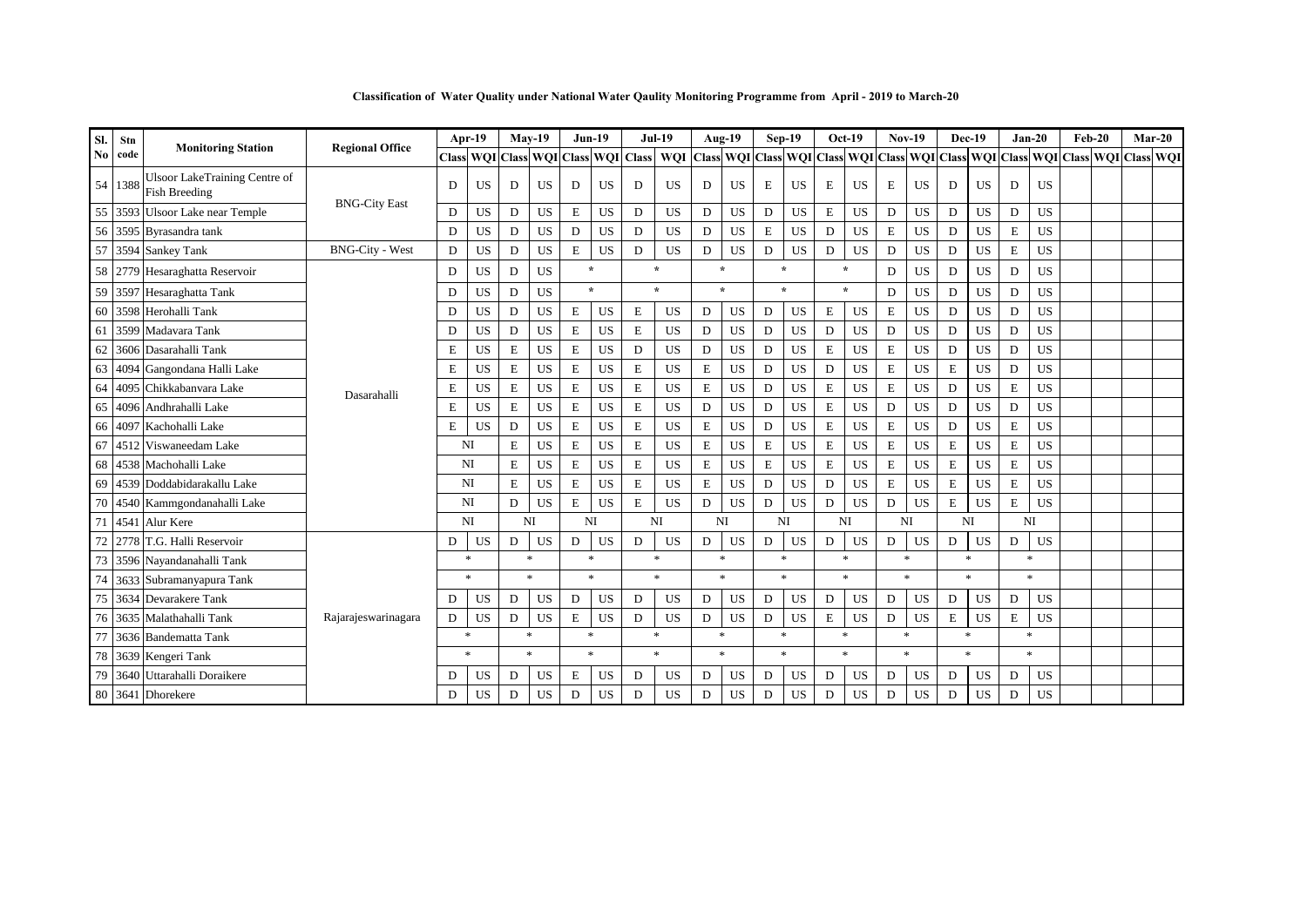|  |  |  | Classification of Water Quality under National Water Qaulity Monitoring Programme from April - 2019 to March-20 |  |  |
|--|--|--|-----------------------------------------------------------------------------------------------------------------|--|--|
|  |  |  |                                                                                                                 |  |  |

| Sl.<br>Stn<br><b>Monitoring Station</b><br>No<br>code | <b>Regional Office</b> |                            | Apr-19              |   | $Mav-19$               | $Jun-19$  |           |             | <b>Jul-19</b> |                                   | Aug-19    | Sep-19       |           |             | $Oct-19$  | <b>Nov-19</b> |           | <b>Dec-19</b> |           |              | $Jan-20$  | $Feb-20$    | $Mar-20$       |                                                                                 |  |
|-------------------------------------------------------|------------------------|----------------------------|---------------------|---|------------------------|-----------|-----------|-------------|---------------|-----------------------------------|-----------|--------------|-----------|-------------|-----------|---------------|-----------|---------------|-----------|--------------|-----------|-------------|----------------|---------------------------------------------------------------------------------|--|
|                                                       |                        |                            |                     |   | <b>Class WQI Class</b> |           |           |             |               | <b>WQI</b> Class <b>WQI</b> Class | WQI       |              |           |             |           |               |           |               |           |              |           |             |                | Class WQI Class WQI Class WQI Class WQI Class WQI Class WQI Class WQI Class WQI |  |
| 81                                                    |                        | 4533 Ullal Lake            |                     | D | <b>US</b>              | D         | <b>US</b> | D           | <b>US</b>     | D                                 | US        | D            | <b>US</b> | D           | <b>US</b> | D             | <b>US</b> | D             | <b>US</b> | D            | <b>US</b> | D           | <b>US</b>      |                                                                                 |  |
|                                                       |                        | 82 4534 Sompura Lake       |                     | D | <b>US</b>              | D         | <b>US</b> | D           | <b>US</b>     | D                                 | <b>US</b> | D            | <b>US</b> | D           | <b>US</b> | D             | <b>US</b> | D             | <b>US</b> | D            | <b>US</b> | D           | <b>US</b>      |                                                                                 |  |
| 83                                                    |                        | 4535 Gubbalal kere         | Rajarajeswarinagara | E | <b>US</b>              | D         | <b>US</b> | D           | <b>US</b>     | E                                 | <b>US</b> | D            | <b>US</b> | D           | <b>US</b> | E             | <b>US</b> | D             | <b>US</b> | $\mathbf E$  | <b>US</b> | $\mathbf E$ | <b>US</b>      |                                                                                 |  |
| 84                                                    |                        | 4536 Hosakerehalli Lake    |                     | E | <b>US</b>              | D         | <b>US</b> | D           | <b>US</b>     | D                                 | <b>US</b> | D            | <b>US</b> | D           | <b>US</b> | D             | <b>US</b> | D             | <b>US</b> | E            | <b>US</b> | D           | <b>US</b>      |                                                                                 |  |
| 85                                                    |                        | 4537 Chinnakurchi kere     |                     | D | <b>US</b>              | D         | <b>US</b> | D           | US            | D                                 | <b>US</b> | D            | <b>US</b> | D           | <b>US</b> | D             | <b>US</b> | D             | <b>US</b> | D            | <b>US</b> | D           | <b>US</b>      |                                                                                 |  |
| 86                                                    |                        | 3600 Shivapura tank        |                     | E | <b>US</b>              | E         | <b>US</b> | $\mathbf E$ | <b>US</b>     | Е                                 | <b>US</b> | $\mathbf E$  | <b>US</b> | $\mathbf E$ | <b>US</b> | $\mathbf E$   | <b>US</b> | E             | <b>US</b> | E            | <b>US</b> | $\mathbf E$ | <b>US</b>      |                                                                                 |  |
| 87                                                    |                        | 3601 Karihobanahalli lake  | Peenya              | D | <b>US</b>              | E         | <b>US</b> | E           | <b>US</b>     | E                                 | <b>US</b> | E            | <b>US</b> | D           | <b>US</b> | D             | <b>US</b> | E             | <b>US</b> | E            | <b>US</b> | $\mathbf E$ | <b>US</b>      |                                                                                 |  |
| 88                                                    |                        | 3624 Puttnehalli Lake      |                     |   | $\ast$                 |           | sk.       | $\ast$      |               | E                                 | <b>US</b> | $\mathbf E$  | <b>US</b> | $\mathbf E$ | <b>US</b> | D             | <b>US</b> | D             | <b>US</b> | D            | <b>US</b> | D           | <b>US</b>      |                                                                                 |  |
| 89                                                    |                        | 3625 Hebbal Lake           |                     | D | <b>US</b>              | D         | <b>US</b> | D           | <b>US</b>     | D                                 | <b>US</b> | D            | <b>US</b> | D           | <b>US</b> | D             | <b>US</b> | D             | <b>US</b> | D            | <b>US</b> | D           | <b>US</b>      |                                                                                 |  |
| 90                                                    |                        | 3626 Nagawara Tank         |                     | E | US.                    | D         | <b>US</b> | D           | <b>US</b>     | D                                 | <b>US</b> | D            | <b>US</b> | D           | <b>US</b> | D             | <b>US</b> | D             | <b>US</b> | D            | US        | D           | <b>US</b>      |                                                                                 |  |
| 91                                                    | 3627                   | Jakkur Lake                |                     | D | <b>US</b>              | D         | <b>US</b> | $\mathbf E$ | <b>US</b>     | D                                 | <b>US</b> | $\mathbf E$  | <b>US</b> | $\mathbf E$ | <b>US</b> | D             | <b>US</b> | D             | <b>US</b> | D            | <b>US</b> | D           | <b>US</b>      |                                                                                 |  |
| 92                                                    |                        | 3628 Amruthahalli Lake     |                     | E | <b>US</b>              | D         | <b>US</b> | $\ast$      |               | D                                 | <b>US</b> | $\mathbf E$  | <b>US</b> | $\mathbf E$ | <b>US</b> | D             | <b>US</b> | D             | <b>US</b> | $\mathbf{x}$ |           | E           | <b>US</b>      |                                                                                 |  |
| 93                                                    |                        | 3629 Allasandra Tank       |                     | Ε | <b>US</b>              | D         | <b>US</b> | D           | <b>US</b>     | D                                 | <b>US</b> | D            | <b>US</b> | $\mathbf E$ | <b>US</b> | D             | <b>US</b> | D             | <b>US</b> | D            | <b>US</b> | D           | <b>US</b>      |                                                                                 |  |
| 94                                                    |                        | 3630 Yelahanka Tank        | Yelahanka           | D | <b>US</b>              | E         | <b>US</b> | E           | <b>US</b>     | D                                 | <b>US</b> | D            | <b>US</b> | D           | <b>US</b> | D             | <b>US</b> | D             | <b>US</b> | D            | <b>US</b> | D           | <b>US</b>      |                                                                                 |  |
| 95                                                    |                        | 4506 Abbigere Lake         |                     |   | NI                     | <b>NI</b> |           | NI          |               |                                   | NI        | NI           |           | NI          |           |               | NI        | NI            |           | NI           |           |             | N <sub>I</sub> |                                                                                 |  |
| 96                                                    |                        | 4507 Chelekere Lake        |                     | D | <b>US</b>              | D         | <b>US</b> | $\ast$      |               | D                                 | <b>US</b> | D            | <b>US</b> | D           | <b>US</b> | D             | <b>US</b> | D             | <b>US</b> | D            | <b>US</b> | D           | <b>US</b>      |                                                                                 |  |
| 97                                                    |                        | 4508 Singapura Lake        |                     | E | <b>US</b>              | E         | <b>US</b> | D           | <b>US</b>     | E                                 | <b>US</b> | D            | <b>US</b> | D           | <b>US</b> | D             | <b>US</b> | D             | <b>US</b> | E            | <b>US</b> | $\mathbf E$ | <b>US</b>      |                                                                                 |  |
| 98                                                    |                        | 4509 Narasipura Lake       |                     | E | <b>US</b>              | D         | <b>US</b> | $\ast$      |               | D                                 | <b>US</b> | D            | <b>US</b> | D           | <b>US</b> | D             | <b>US</b> | D             | <b>US</b> | D            | <b>US</b> | D           | <b>US</b>      |                                                                                 |  |
| 99                                                    |                        | 4510 Rachenahalli Lke      |                     | D | <b>US</b>              | D         | <b>US</b> | $\mathbf E$ | <b>US</b>     | D                                 | <b>US</b> | D            | <b>US</b> | $\mathbf E$ | <b>US</b> | D             | <b>US</b> | D             | <b>US</b> | E            | <b>US</b> | D           | <b>US</b>      |                                                                                 |  |
|                                                       |                        | 100 4511 Kogilu kere       |                     |   | NI                     |           | NI        | NI          |               |                                   | <b>NI</b> | NI           |           | NI          |           |               | NI        | NI            |           | NI           |           |             | N <sub>I</sub> |                                                                                 |  |
| 101                                                   |                        | 3632 Veerapura Tank        |                     |   | $\ast$                 | D         | US        | D           | <b>US</b>     | D                                 | <b>US</b> | D            | <b>US</b> | D           | US        | E             | <b>US</b> | D             | <b>US</b> | D            | <b>US</b> | D           | <b>US</b>      |                                                                                 |  |
|                                                       |                        | 102 4503 Madhure Tank      | Doddaballpura       |   | <b>NI</b>              |           | <b>US</b> | $\mathbf E$ | <b>US</b>     |                                   | $\ast$    | $\mathbf{r}$ |           | $\mathbf C$ | S         | E             | <b>US</b> | D             | <b>US</b> | $\mathbf C$  | S         | $\mathbf D$ | <b>US</b>      |                                                                                 |  |
|                                                       |                        | 103 4505 Nelamangala Lake  | Nelamangala         |   | <b>NI</b>              | D         | <b>US</b> | $\mathbf E$ | <b>US</b>     | E                                 | <b>US</b> |              |           | D           | <b>US</b> | D             | <b>US</b> | D             | <b>US</b> | D            | <b>US</b> | D           | <b>US</b>      |                                                                                 |  |
| 104                                                   |                        | 4513 Arashinakunte Kere    | Dasarahalli         |   | NI                     |           | NI        | NI          |               | D                                 | <b>US</b> | D            | <b>US</b> | D           | <b>US</b> | D             | <b>US</b> | D             | <b>US</b> | D            | <b>US</b> | $\mathbf D$ | <b>US</b>      |                                                                                 |  |
| 105                                                   |                        | 3623 Anekal Doddakere Tank | Anekal              |   | $\ast$                 | $\ast$    |           | $\ast$      |               |                                   | $\ast$    | 米            |           | D           | <b>US</b> |               | *         | D             | <b>US</b> | D            | <b>US</b> | D           | <b>US</b>      |                                                                                 |  |
|                                                       |                        | 106 3642 Jigani tank       |                     |   | $*$                    |           | $\ast$    | $\ast$      |               |                                   | $\ast$    | $\ast$       |           | D           | <b>US</b> |               | $\ast$    | D             | <b>US</b> | D            | <b>US</b> | D           | <b>US</b>      |                                                                                 |  |

Sd/-

 **Chief Scientific Officer - 1**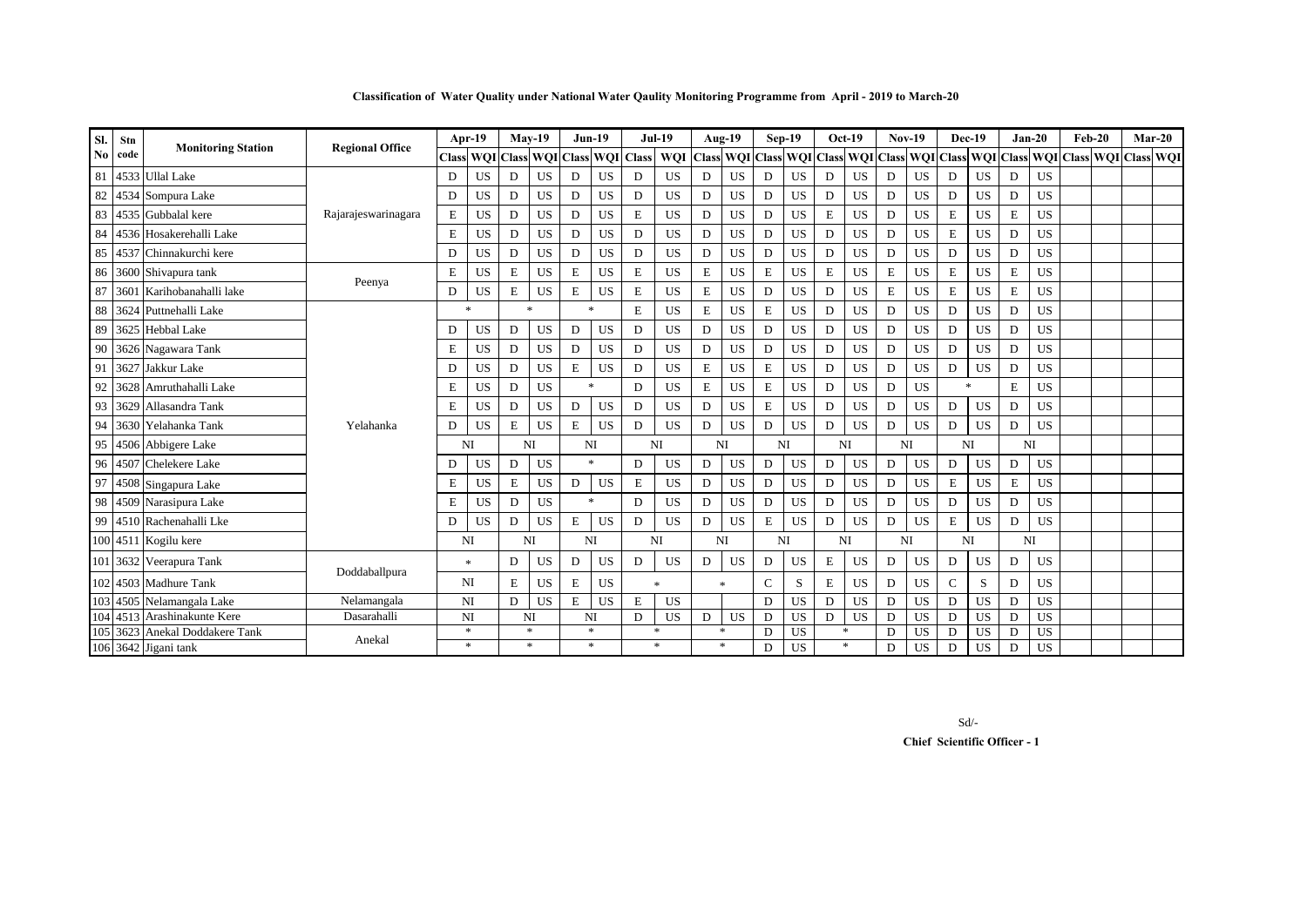#### **Classification of Water Quality under National Water Qaulity Monitoring Programme from April - 2019 to March-20**

| SI. | Stn      | <b>Monitoring Station</b>            | <b>Regional Office</b> |             | Apr-19    | $Mav-19$    |           | $Jun-19$    |           |             | <b>Jul-19</b>                           |             | Aug-19       | Sep-19       |             |                     | <b>Oct-19</b> | <b>Nov-19</b> |           | Dec-19       |           | $Jan-20$      |           | $Feb-20$                                                                                  | $Mar-20$ |
|-----|----------|--------------------------------------|------------------------|-------------|-----------|-------------|-----------|-------------|-----------|-------------|-----------------------------------------|-------------|--------------|--------------|-------------|---------------------|---------------|---------------|-----------|--------------|-----------|---------------|-----------|-------------------------------------------------------------------------------------------|----------|
| No  | code     |                                      |                        |             |           |             |           |             |           |             | Class WQI Class WQI Class WQI Class WQI |             |              |              |             |                     |               |               |           |              |           |               |           | Class WQI Class WQI Class WQI Class WQI Class WQI Class WQI Class WQI Class WQI Class WQI |          |
|     |          | 107 3644 Mulbhagal lake              |                        | D           | <b>US</b> | E           | <b>US</b> | $\ast$      |           |             | $\ast$                                  |             | $\ast$       |              | $\ast$      | $\mathbf{r}$        |               |               |           |              |           | $\ast$        |           |                                                                                           |          |
|     |          | 108 3645 Devarayasamudra lake        | Kolar                  | D           | <b>US</b> | $\mathbf E$ | <b>US</b> | $*$         |           |             | $*$                                     |             | $\mathbf{x}$ | $\mathbf{x}$ |             | $\boldsymbol{\ast}$ |               | $\ast$        |           | $\mathbf{x}$ |           | $\mathbf{x}$  |           |                                                                                           |          |
|     |          | 109 3646 Narasapura lake             |                        | D           | <b>US</b> | D           | <b>US</b> | D           | <b>US</b> | D           | <b>US</b>                               | E           | <b>US</b>    | D            | <b>US</b>   | D                   | <b>US</b>     | D             | <b>US</b> | D            | <b>US</b> | E             | <b>US</b> |                                                                                           |          |
|     |          | 110 3647 Huledanahalli lake          |                        |             | $\ast$    |             | $\ast$    | $\ast$      |           |             | $\ast$                                  |             | $\ast$       |              | $\ast$      | $\boldsymbol{\ast}$ |               | $\ast$        |           | $\ast$       |           | $\ast$        |           |                                                                                           |          |
|     |          | 111 3637 Byramangala tank            |                        | $\mathbf E$ | <b>US</b> | D           | <b>US</b> | D           | <b>US</b> | D           | <b>US</b>                               | $\mathbf E$ | <b>US</b>    | D            | <b>US</b>   | D                   | <b>US</b>     | E             | <b>US</b> | $\mathbf E$  | <b>US</b> | $\mathbf E$   | <b>US</b> |                                                                                           |          |
| 112 | 4501     | Manchanabale Dam                     | Ramanagara             |             | NI        | D           | <b>US</b> | D           | <b>US</b> | D           | <b>US</b>                               | D           | <b>US</b>    | D            | <b>US</b>   | D                   | US            | D             | <b>US</b> | E            | <b>US</b> | D             | <b>US</b> |                                                                                           |          |
|     |          | 113 4502 Ramammana Kere              |                        |             | NI        | D           | <b>US</b> | E           | <b>US</b> | D           | <b>US</b>                               | D           | <b>US</b>    | D            | <b>US</b>   | D                   | US            | D             | <b>US</b> | E            | <b>US</b> | D             | <b>US</b> |                                                                                           |          |
|     |          | 114 3648 Mydala Tank                 |                        | D           | <b>US</b> | D           | <b>US</b> | D           | <b>US</b> | D           | <b>US</b>                               | D           | <b>US</b>    | D            | <b>US</b>   | D                   | US            | D             | <b>US</b> | D            | <b>US</b> | D             | <b>US</b> |                                                                                           |          |
|     |          | 115 3649 Bugudanahalli lake          |                        | D           | <b>US</b> | D           | <b>US</b> | D           | <b>US</b> | D           | <b>US</b>                               | D           | <b>US</b>    | D            | <b>US</b>   | D                   | <b>US</b>     | D             | <b>US</b> | D            | <b>US</b> | D             | <b>US</b> |                                                                                           |          |
|     |          | 116 3650 Melekote                    |                        | D           | <b>US</b> | D           | <b>US</b> | D           | <b>US</b> | D           | <b>US</b>                               | D           | <b>US</b>    | D            | <b>US</b>   | D                   | <b>US</b>     | D             | <b>US</b> | D            | <b>US</b> | D             | <b>US</b> |                                                                                           |          |
|     | 117 3651 | Bheemsandra tank                     | Tumakuru               | D           | <b>US</b> | D           | <b>US</b> | $\mathbf E$ | <b>US</b> | $\mathbf E$ | <b>US</b>                               | $\mathbf E$ | <b>US</b>    | D            | US          | $\mathbf E$         | US            | D             | <b>US</b> | D            | <b>US</b> | D             | <b>US</b> |                                                                                           |          |
|     |          | 118 3652 Pavagada tank               |                        |             | $\ast$    |             | $\ast$    | $\ast$      |           |             | $\ast$                                  |             | $*$          |              | $\ast$      |                     | $\ast$        | $\ast$        |           | $\ast$       |           | ÷.            |           |                                                                                           |          |
|     |          | 119 3653 Doddakere tank              |                        | D           | <b>US</b> | D           | <b>US</b> | D           | <b>US</b> | D           | <b>US</b>                               | D           | <b>US</b>    | $\mathbf C$  | S           | D                   | US            | D             | <b>US</b> | D            | <b>US</b> | D             | <b>US</b> |                                                                                           |          |
|     |          | 120 3654 Gottigere lake              |                        | E           | <b>US</b> | D           | <b>US</b> | D           | <b>US</b> | E           | <b>US</b>                               | D           | <b>US</b>    | D            | <b>US</b>   | D                   | <b>US</b>     | D             | <b>US</b> | D            | <b>US</b> | $\mathbf D$   | <b>US</b> |                                                                                           |          |
| 121 |          | 3655 Mathikere                       |                        |             | $\ast$    |             | $\ast$    | $*$         |           |             | $*$                                     |             | $*$          |              | $\ast$      | $\boldsymbol{\ast}$ |               | $\mathbf{x}$  |           | $\mathbf{x}$ |           | ÷.            |           |                                                                                           |          |
| 122 |          | 3559 Hullige tank                    |                        | D           | <b>US</b> | B           | <b>US</b> | D           | <b>US</b> | D           | <b>US</b>                               | D           | <b>US</b>    | $\mathbf C$  | S           | $\mathsf{C}$        | S             | D             | <b>US</b> | D            | <b>US</b> | $\mathcal{C}$ | S         |                                                                                           |          |
| 123 |          | 3560 Mavenakere                      | Raichur                | E           | <b>US</b> | E           | <b>US</b> | E           | <b>US</b> | E           | <b>US</b>                               | E           | <b>US</b>    | E            | <b>US</b>   | E                   | US            | Е             | <b>US</b> | E            | <b>US</b> | E             | <b>US</b> |                                                                                           |          |
| 124 | 3561     | Hundikere                            |                        | D           | <b>US</b> | D           | <b>US</b> | D           | <b>US</b> | D           | <b>US</b>                               | D           | <b>US</b>    | $\mathbf C$  | $\mathbf S$ | D                   | US            | D             | <b>US</b> | D            | <b>US</b> | D             | <b>US</b> |                                                                                           |          |
|     |          | 125 4092 Manchalpur Tank, Manchalpur |                        |             | $\ast$    |             | $\ast$    | $\ast$      |           |             | $*$                                     |             | $\ast$       |              | $\ast$      | $\ast$              |               | E             | <b>US</b> | $\mathbf E$  | <b>US</b> | $\mathbf E$   | <b>US</b> |                                                                                           |          |
|     |          | 126 3582 Hebbal lake                 |                        | E           | <b>US</b> | Ε           | <b>US</b> | E           | <b>US</b> | D           | <b>US</b>                               | D           | US           | D            | US          | Е                   | US            | D             | US        | Ε            | <b>US</b> | E             | <b>US</b> |                                                                                           |          |
| 127 |          | 3583 Kukkarahalli lake               |                        | D           | <b>US</b> | D           | <b>US</b> | D           | <b>US</b> | D           | <b>US</b>                               | $\mathbf C$ | S            | $\mathbf C$  | S           | D                   | <b>US</b>     | D             | <b>US</b> | D            | <b>US</b> | D             | <b>US</b> |                                                                                           |          |
|     |          | 128 3584 Dalavai lake                |                        | E           | <b>US</b> | E           | <b>US</b> | E           | <b>US</b> | E           | <b>US</b>                               | E           | <b>US</b>    | E            | <b>US</b>   | E                   | US            | E             | <b>US</b> | E            | <b>US</b> | $\mathbf E$   | <b>US</b> |                                                                                           |          |
|     |          | 129 3585 Yennehole lake              | Mysuru                 | Ε           | <b>US</b> | Ε           | <b>US</b> | E           | <b>US</b> | E           | <b>US</b>                               | Е           | <b>US</b>    | E            | <b>US</b>   | Е                   | US            | Е             | <b>US</b> | Ε            | <b>US</b> | $\mathbf E$   | <b>US</b> |                                                                                           |          |
| 130 | 3586     | Limbhabudi lake                      |                        |             | $\ast$    | E           | <b>US</b> | $\mathbf E$ | <b>US</b> | $\mathbf E$ | <b>US</b>                               | $\mathbf E$ | <b>US</b>    | D            | <b>US</b>   | D                   | US            | Е             | <b>US</b> | E            | <b>US</b> | D             | <b>US</b> |                                                                                           |          |
|     |          | 131 3587 Shettykere lake             |                        | D           | US        | D           | <b>US</b> | D           | <b>US</b> | D           | <b>US</b>                               | D           | <b>US</b>    | $\mathbf C$  | S           | D                   | <b>US</b>     | $\mathbf C$   | S         | C            | S         | $\mathcal{C}$ | S         |                                                                                           |          |
|     |          | 132 3588 Karanjikere                 |                        |             | $\ast$    |             | $\ast$    | D           | <b>US</b> |             | $\ast$                                  |             | $\ast$       | D            | <b>US</b>   | D                   | <b>US</b>     | D             | <b>US</b> | D            | <b>US</b> | D             | <b>US</b> |                                                                                           |          |

# **Lakes/ Tanks Water Samples Classification for the month of April - 2018 to March - 2019 of Karnataka other than Bengaluru Urban & Rural District**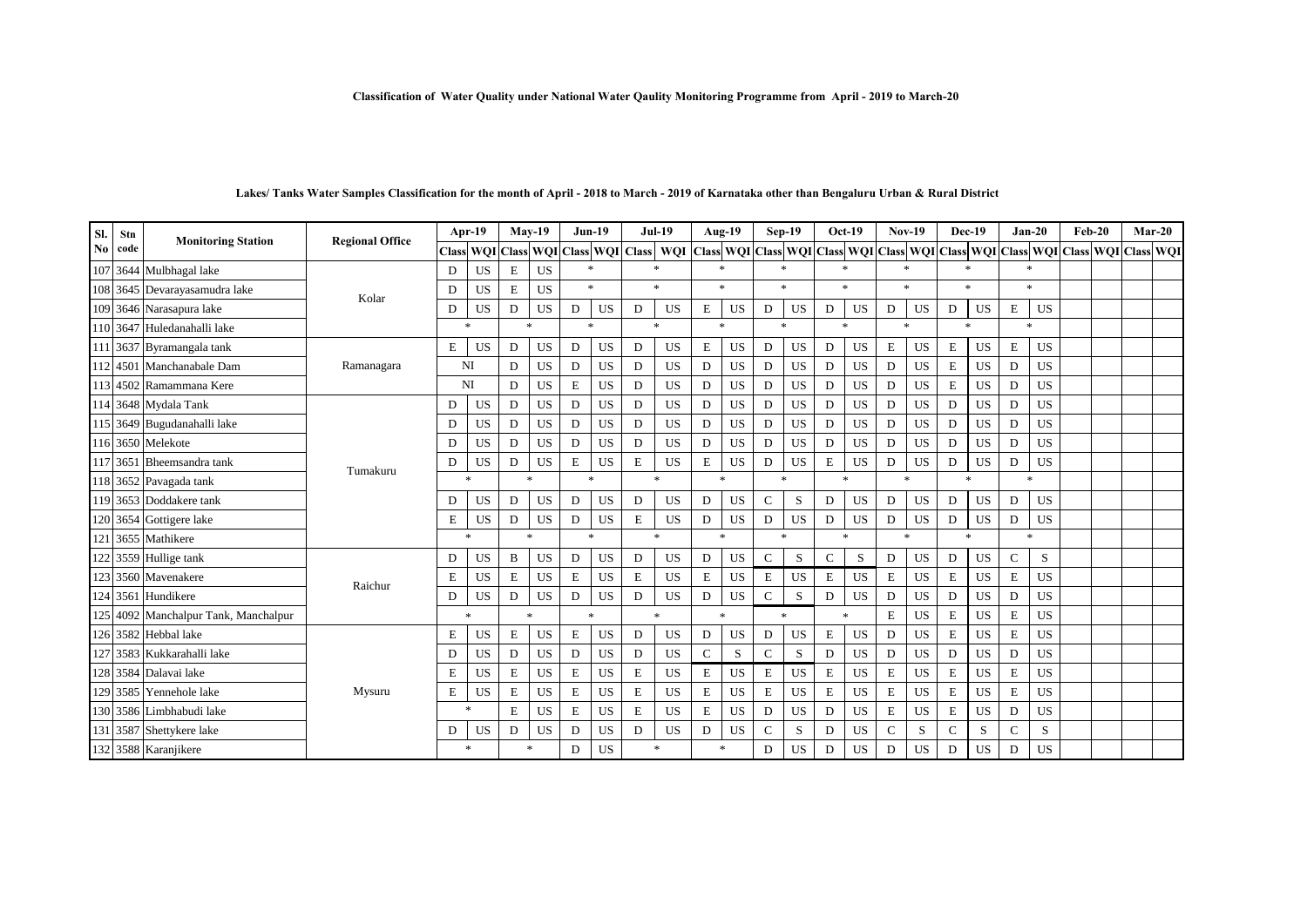| Sl.                    | Stn      | <b>Monitoring Station</b>        | <b>Regional Office</b> |               | Apr-19                              |              | $Mav-19$     |               | $Jun-19$  |               | <b>Jul-19</b> |               | <b>Aug-19</b>          |               | $Sep-19$             |               | $Oct-19$  | <b>Nov-19</b> |           | <b>Dec-19</b> |           | $Jan-20$      |             | $Feb-20$ |                                                   | $Mar-20$ |  |
|------------------------|----------|----------------------------------|------------------------|---------------|-------------------------------------|--------------|--------------|---------------|-----------|---------------|---------------|---------------|------------------------|---------------|----------------------|---------------|-----------|---------------|-----------|---------------|-----------|---------------|-------------|----------|---------------------------------------------------|----------|--|
| $\mathbf{N}\mathbf{0}$ | code     |                                  |                        |               | Class WQI Class WQI Class WQI Class |              |              |               |           |               | <b>WOI</b>    |               | <b>Class WQI Class</b> |               | <b>WQI</b> Class WQI |               |           |               |           |               |           |               |             |          | Class WQI Class WQI Class WQI Class WQI Class WQI |          |  |
|                        |          | 133 3656 Nallikatte kere         |                        |               |                                     |              | $\ast$       |               |           |               | $\ast$        | $\ast$        |                        | $\mathcal{C}$ | S                    | $\mathcal{C}$ | S         | $\mathcal{C}$ | S         | $\mathcal{C}$ | S         | $\mathcal{C}$ | S           |          |                                                   |          |  |
|                        |          | 134 3657 Kaachahalli koppalukere |                        | E             | <b>US</b>                           | Ε            | US           | E             | <b>US</b> | E             | US            | D             | US                     | E             | <b>US</b>            | E             | <b>US</b> | Е             | <b>US</b> | E             | <b>US</b> | E             | <b>US</b>   |          |                                                   |          |  |
|                        |          | 135 3658 Kallakatte kere         |                        |               | $\mathbf{x}$                        |              | $\ast$       |               | $\ast$    |               | $\ast$        | $\ast$        |                        | $\mathbf C$   | S                    | $\mathbf C$   | S         | $\mathbf C$   | S         | $\mathcal{C}$ | S         | $\ast$        |             |          |                                                   |          |  |
|                        |          | 136 3659 Mathana kere            |                        | E             | US                                  | E            | <b>US</b>    | E             | US        | E             | US            | D             | <b>US</b>              | D             | <b>US</b>            | D             | <b>US</b> | E             | <b>US</b> | E             | <b>US</b> | E             | <b>US</b>   |          |                                                   |          |  |
|                        |          | 137 3660 Hunasina kere           |                        | D             | <b>US</b>                           | D            | <b>US</b>    | $\mathbf D$   | <b>US</b> | D             | <b>US</b>     | $\mathbf{C}$  | ${\bf S}$              | $\mathbf C$   | S                    | ${\bf C}$     | ${\bf S}$ | $\mathbf C$   | S         | $\mathbf C$   | S         | $\mathbf C$   | S           |          |                                                   |          |  |
|                        |          | 138 3661 Kokkanaghattadodda kere |                        | E             | <b>US</b>                           | Е            | <b>US</b>    | ${\bf E}$     | <b>US</b> | $\mathbf E$   | <b>US</b>     | D             | $_{\rm US}$            | ${\bf D}$     | $_{\rm US}$          | ${\bf C}$     | S         | D             | <b>US</b> | D             | <b>US</b> | E             | <b>US</b>   |          |                                                   |          |  |
|                        |          | 139 3662 Kawshikakere            |                        |               | $\mathbf{x}$                        |              | $\ast$       | $\ast$        |           |               | $\ast$        | $\mathbf C$   | S                      | $\mathbf C$   | S                    | $\mathsf{C}$  | S         | $\mathcal{C}$ | S         | $\mathcal{C}$ | S         | $\mathsf{C}$  | S           |          |                                                   |          |  |
|                        | 140 3663 | Joladakatte                      |                        | $\mathcal{C}$ | S                                   | $\mathbf C$  | S            | $\mathbf C$   | S         | $\mathcal{C}$ | S             | $\mathbf C$   | S                      | $\mathbf C$   | S                    | $\mathcal{C}$ | S         | $\mathbf C$   | S         | $\mathcal{C}$ | S         | $\mathsf{C}$  | S           |          |                                                   |          |  |
| 141                    | 3664     | Basavanahallikere                |                        |               | $\mathbf{x}$                        |              | $\mathbf{x}$ | $\mathbf{x}$  |           |               | $\ast$        | C             | S                      | $\mathbf C$   | S                    | $\mathbf C$   | S         | $\mathbf C$   | S         | $\mathcal{C}$ | S         | $\mathsf{C}$  | S           |          |                                                   |          |  |
|                        | 142 3665 | Lingappanakatte                  |                        | $\mathcal{C}$ | S                                   | $\mathbf C$  | S            | $\mathbf C$   | S         | $\mathcal{C}$ | S             | $\mathbf C$   | S                      | $\mathbf C$   | S                    | $\mathsf{C}$  | S         | $\mathbf C$   | S         | $\mathcal{C}$ | S         | $\mathcal{C}$ | S           |          |                                                   |          |  |
|                        |          | 143 3666 Ganigarahosahallikere   | Hassan                 |               | $\ast$                              |              | $\ast$       |               | $\ast$    |               | $\ast$        | C             | S                      | $\mathbf C$   | S                    | $\mathcal{C}$ | S         | $\mathbf C$   | S         | $\mathcal{C}$ | S         | $\mathsf{C}$  | S           |          |                                                   |          |  |
|                        |          | 144 3667 Sathenahallidoddakere   |                        | $\mathcal{C}$ | S                                   | $\mathbf C$  | S            | $\mathbf C$   | S         | $\mathbf{C}$  | S             | $\mathbf C$   | S                      | $\mathbf C$   | S                    | $\mathsf{C}$  | S         | $\mathbf C$   | S         | $\mathcal{C}$ | S         | $\mathcal{C}$ | S           |          |                                                   |          |  |
|                        |          | 145 3668 Sodharahallikere        |                        | C             | S                                   | $\mathsf{C}$ | S            | $\mathbf C$   | S         | $\mathbf C$   | S             | $\mathbf C$   | S                      | $\mathbf C$   | S                    | $\mathsf C$   | S         | $\mathbf C$   | S         | $\mathcal{C}$ | S         | C             | S           |          |                                                   |          |  |
|                        |          | 146 3669 Sheleramanahallikere    |                        | $\mathcal{C}$ | S                                   | $\mathbf C$  | S            | $\mathcal{C}$ | S         | $\mathcal{C}$ | S             | $\mathbf C$   | S                      | $\mathbf C$   | S                    | $\mathbf C$   | S         | $\mathcal{C}$ | S         | $\mathcal{C}$ | S         | $\mathcal{C}$ | S           |          |                                                   |          |  |
|                        |          | 147 3670 Hainarakatte            |                        |               | $\ast$                              |              | *            | 大             |           |               | *             | $\mathbf{C}$  | S                      | $\mathbf C$   | S                    | $\mathbf C$   | S         | $\mathbf C$   | S         | $\mathcal{C}$ | S         | $\mathsf{C}$  | S           |          |                                                   |          |  |
|                        |          | 148 3671 Hanumanthapurakatte     |                        |               | $\ast$                              |              | $\ast$       | $\ast$        |           |               | $\ast$        | $\mathbf C$   | S                      | $\mathbf C$   | S                    | $\mathbf C$   | S         | $\mathcal{C}$ | S         | $\mathbf C$   | S         | $\mathsf{C}$  | S           |          |                                                   |          |  |
|                        |          | 149 3672 Sankalapurakere         |                        |               | $\ast$                              |              | $\ast$       | $\ast$        |           |               | $\ast$        | $\mathbf C$   | S                      | ${\bf C}$     | S                    | $\mathsf C$   | ${\bf S}$ | $\mathcal{C}$ | S         | $\mathcal{C}$ | S         | $\mathbf C$   | S           |          |                                                   |          |  |
|                        |          | 150 3673 Havalikere              |                        |               | $\ast$                              |              | $\ast$       | $\ast$        |           |               | $\ast$        | $\mathbf C$   | S                      | $\mathbf C$   | S                    | ${\bf C}$     | S         | E             | <b>US</b> | $\mathbf E$   | <b>US</b> | $\mathsf{C}$  | S           |          |                                                   |          |  |
|                        | 151 3674 | Sathamangalakere                 |                        |               | $\ast$                              |              | $\ast$       | $\ast$        |           |               | $\ast$        | $\mathbf{C}$  | S                      | $\mathbf C$   | S                    | $\mathcal{C}$ | S         | $\mathbf C$   | S         | $\mathcal{C}$ | S         | $\mathsf{C}$  | S           |          |                                                   |          |  |
|                        |          | 152 3675 B. Kalehallikere        |                        |               | $\ast$                              |              | $\ast$       |               | $\ast$    |               | $\ast$        | $\mathbf C$   | S                      | $\mathbf C$   | S                    | $\mathbf C$   | S         | $\mathbf C$   | S         | $\mathcal{C}$ | S         | $\mathsf{C}$  | S           |          |                                                   |          |  |
|                        |          | 153 3676 Thavenahallikere        |                        |               | $\mathbf{x}$                        |              | $\ast$       | $\ast$        |           |               | $\ast$        | $\mathcal{C}$ | S                      | $\mathbf C$   | S                    | $\mathcal{C}$ | S         | $\mathcal{C}$ | S         | $\mathcal{C}$ | S         | $\mathcal{C}$ | S           |          |                                                   |          |  |
|                        |          | 154 3677 Sharanabasveshwara kere | Kalaburagi             | $\mathbf E$   | <b>US</b>                           | Ε            | US           | E             | <b>US</b> |               | $\ast$        |               | $**$                   | $\mathbf E$   | <b>US</b>            |               | $***$     | E             | <b>US</b> | $\mathbf E$   | <b>US</b> | E             | <b>US</b>   |          |                                                   |          |  |
|                        |          | 155 3678 Ninjampura tank         | <b>Bidar</b>           |               | $\boldsymbol{\ast}$                 |              | $\mathbf{x}$ |               | $\ast$    |               | $\ast$        |               | $\ast$                 |               | $\ast$               |               | $\ast$    | $\ast$        |           | $\mathbf{x}$  |           |               | $\ast$      |          |                                                   |          |  |
|                        |          | 156 3679 Bhutanala lake          | Vijayapura             | C             | S                                   | D            | <b>US</b>    | D             | <b>US</b> | E             | US            | D             | <b>US</b>              | $\mathbf C$   | S                    | $\mathbf C$   | S         | $\mathbf C$   | S         | $\mathbf C$   | S         | $\mathsf{C}$  | S           |          |                                                   |          |  |
|                        |          | 157 3680 Killa lake              |                        | $\mathbf C$   | S                                   | $\mathbf C$  | S            | $\mathbf C$   | ${\bf S}$ | $\mathbf C$   | S             | $\mathbf C$   | ${\bf S}$              | $\mathbf C$   | S                    | $\mathbf C$   | ${\bf S}$ | $\mathbf C$   | S         | $\mathbf C$   | S         | $\mathbf C$   | $\mathbf S$ |          |                                                   |          |  |
|                        | 158 3681 | Angol MI tank                    | Belgavi                | D             | <b>US</b>                           | D            | US           | D             | <b>US</b> | D             | <b>US</b>     | E             | $_{\rm US}$            | D             | $_{\rm US}$          | $\,$ E        | US        | D             | <b>US</b> | D             | <b>US</b> | D             | <b>US</b>   |          |                                                   |          |  |
|                        |          | 159 3682 Kakati pond             |                        | E             | <b>US</b>                           | E            | <b>US</b>    | E             | <b>US</b> | $\mathcal{C}$ | S             | $\mathbf C$   | S                      | $\mathbf E$   | <b>US</b>            | D             | <b>US</b> | D             | <b>US</b> | D             | <b>US</b> | D             | <b>US</b>   |          |                                                   |          |  |